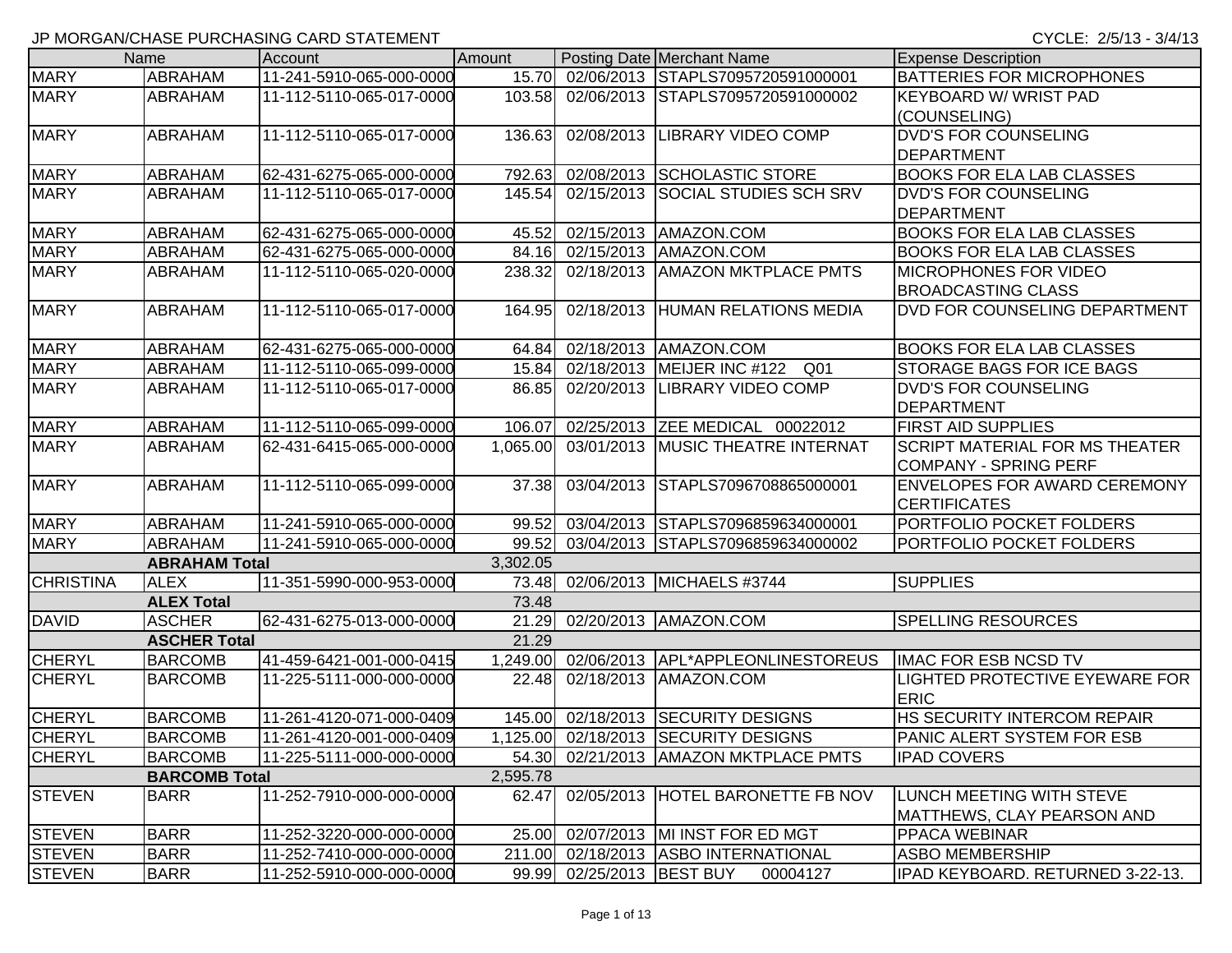CYCLE: 2/5/13 - 3/4/13

|                |                        | $\frac{1}{2}$ . Morton world to the content to the control of the content of the content of the content of the content of the content of the content of the content of the content of the content of the content of the content o |          |                 |                                                         |                                                                        |
|----------------|------------------------|-----------------------------------------------------------------------------------------------------------------------------------------------------------------------------------------------------------------------------------|----------|-----------------|---------------------------------------------------------|------------------------------------------------------------------------|
|                | Name                   | Account                                                                                                                                                                                                                           | Amount   |                 | Posting Date Merchant Name                              | <b>Expense Description</b>                                             |
| <b>STEVEN</b>  | <b>BARR</b>            | 11-252-5910-000-000-0000                                                                                                                                                                                                          | 129.99   | 02/28/2013 ZAGG |                                                         | <b>IPAD KEYBOARD</b>                                                   |
|                | <b>BARR Total</b>      |                                                                                                                                                                                                                                   | 528.45   |                 |                                                         |                                                                        |
| <b>STACEY</b>  | <b>BECKER</b>          | 11-112-5110-065-051-0000                                                                                                                                                                                                          | 29.99    |                 | 02/11/2013 SIGHTREADINGFACTORY.CO                       | SIGHT-READING METHODS FOR 7&8<br>CHOIRS, SA, SSA, SAB,                 |
|                | <b>BECKER Total</b>    |                                                                                                                                                                                                                                   | 29.99    |                 |                                                         |                                                                        |
| <b>EVAN</b>    | <b>BLANCHARD</b>       | 62-431-6239-065-000-0000                                                                                                                                                                                                          | 147.75   |                 | 02/15/2013 STEVE WEISS MUSIC INC                        | PERCUSSION INSTRUMENTS TO<br>REPLACE BADLY DETERIORATED                |
| <b>EVAN</b>    | <b>BLANCHARD</b>       | 62-431-6239-065-000-0000                                                                                                                                                                                                          | 23.94    |                 | 02/21/2013 SHEETMUSICPLUS.COM                           | MUSIC TO FACILITATE STUDENT<br>PARTICIPATION IN SOLO AN                |
|                | <b>BLANCHARD Total</b> |                                                                                                                                                                                                                                   | 171.69   |                 |                                                         |                                                                        |
| <b>SANDRA</b>  | <b>BRASIL</b>          | 11-222-5410-055-000-0000                                                                                                                                                                                                          |          |                 | 148.79 02/06/2013 DEMCO INC                             | <b>MEDIA CENTER PERIODICALS</b>                                        |
| <b>SANDRA</b>  | <b>BRASIL</b>          | 11-222-5990-055-000-0000                                                                                                                                                                                                          | 12.04    |                 | 02/11/2013 AMAZON.COM                                   | MEDIA CENTER MATERIALS-PARTIAL<br><b>ORDER</b>                         |
| <b>SANDRA</b>  | <b>BRASIL</b>          | 11-222-5410-055-000-0000                                                                                                                                                                                                          | 238.96   |                 | 02/11/2013 AMAZON.COM                                   | MEDIA CENTER MATERIALS-PARTIAL<br><b>ORDER BILLED</b>                  |
| <b>SANDRA</b>  | <b>BRASIL</b>          | 11-111-5110-055-099-0000                                                                                                                                                                                                          | 23.56    |                 | 02/14/2013 SSI*SCHOOL SPECIALTY                         | MISC OFFICE SUPPLIES                                                   |
| <b>SANDRA</b>  | <b>BRASIL</b>          | 11-222-5410-055-000-0000                                                                                                                                                                                                          |          |                 | 34.76 02/14/2013 AMAZON MKTPLACE PMTS                   | <b>MEDIA CENTERPARTIAL ORDER</b>                                       |
| <b>SANDRA</b>  | <b>BRASIL</b>          | 11-222-5410-055-000-0000                                                                                                                                                                                                          |          |                 | 75.98 02/14/2013 AMAZON.COM                             | <b>MEDIA CENTER-PARTIAL ORDER</b>                                      |
| <b>SANDRA</b>  | <b>BRASIL</b>          | 11-222-5990-055-000-0000                                                                                                                                                                                                          | 139.99   |                 | 02/20/2013 DMI* DELL K-12 PTR                           | <b>TONER</b>                                                           |
| <b>SANDRA</b>  | <b>BRASIL</b>          | 11-241-5910-055-000-0000                                                                                                                                                                                                          | 31.99    |                 | 02/20/2013 ORIENTAL TRADING CO                          | <b>MEDIAL BACK PACKS</b>                                               |
| <b>SANDRA</b>  | <b>BRASIL</b>          | 11-222-5410-055-000-0000                                                                                                                                                                                                          | 60.18    |                 | 02/21/2013   AMAZON.COM                                 | <b>MEDIA CENTER-PARTIAL ORDER</b>                                      |
| <b>SANDRA</b>  | <b>BRASIL</b>          | 11-111-5110-055-060-0000                                                                                                                                                                                                          | 202.54   |                 | 02/25/2013   MCGRAW-HILL E-COMMERCE                     | <b>READING SUPPLIES</b>                                                |
| <b>SANDRA</b>  | <b>BRASIL</b>          | 11-111-5110-055-025-0000                                                                                                                                                                                                          | 32.23    |                 | 03/01/2013   DBC*BLICK ART MATERIAL                     | <b>CLASS SUPPLIES</b>                                                  |
|                | <b>BRASIL Total</b>    |                                                                                                                                                                                                                                   | 1,001.02 |                 |                                                         |                                                                        |
| <b>BETHANY</b> | <b>BRATNEY</b>         | 11-222-5310-071-000-0000                                                                                                                                                                                                          | 14.39    |                 | 02/07/2013 NEXT CHAPTER BOOKSTORE                       | <b>PURCHASE OF NEW MATERIALS FOR</b><br>THE LMC                        |
| <b>BETHANY</b> | <b>BRATNEY</b>         | 11-222-5310-071-000-0000                                                                                                                                                                                                          | 14.39    |                 | 02/19/2013 NEXT CHAPTER BOOKSTORE                       | <b>PURCHASE OF NEW MATERIALS FOR</b><br>THE LMC                        |
| <b>BETHANY</b> | <b>BRATNEY</b>         | 11-222-5310-071-000-0000                                                                                                                                                                                                          | 9.99     |                 | 02/20/2013 AMAZON.COM                                   | NEW MATERIALS FOR THE LMC                                              |
| <b>BETHANY</b> | <b>BRATNEY</b>         | 11-222-5990-071-000-0000                                                                                                                                                                                                          | 191.62   |                 | 02/20/2013   DEMCO INC                                  | PURCHASE OF MATERIALS FOR LMC<br><b>OPERATIONS</b>                     |
| <b>BETHANY</b> | <b>BRATNEY</b>         | 11-222-5310-071-000-0000                                                                                                                                                                                                          | 24.98    |                 | 02/20/2013   AMAZON.COM                                 | NEW TEXT FOR IB CHEMISTRY                                              |
| <b>BETHANY</b> | <b>BRATNEY</b>         | 11-222-5990-071-000-0000                                                                                                                                                                                                          | 145.10   |                 | 03/04/2013  DEMCO INC                                   | <b>BOOKS</b>                                                           |
|                | <b>BRATNEY Total</b>   |                                                                                                                                                                                                                                   | 400.47   |                 |                                                         |                                                                        |
| <b>JEFFREY</b> | <b>BUNKER</b>          | 11-261-5993-000-000-0000                                                                                                                                                                                                          |          |                 |                                                         | 22.83 02/07/2013 MARKS OUTDOOR POWER EQ SPLIT - GRNDS SNOWBLOWER PARTS |
| <b>JEFFREY</b> | <b>BUNKER</b>          | 11-261-5993-013-000-0000                                                                                                                                                                                                          |          |                 |                                                         | 22.83 02/07/2013 MARKS OUTDOOR POWER EQ SPLIT - NW SNOWBLOWER PARTS    |
| <b>JEFFREY</b> | <b>BUNKER</b>          | 11-261-3220-000-000-0610                                                                                                                                                                                                          |          |                 | 103.50 02/18/2013 MGIA - WEB                            | <b>CONFERENCE</b>                                                      |
| <b>JEFFREY</b> | <b>BUNKER</b>          | 11-261-5992-011-000-0000                                                                                                                                                                                                          |          |                 | 6.28 02/20/2013 THE HOME DEPOT 2737                     | VO GYM DRINKING FOUNTAINS                                              |
| <b>JEFFREY</b> | <b>BUNKER</b>          | 11-261-4910-005-000-0000                                                                                                                                                                                                          | 17.50    |                 | 02/20/2013 MARKS OUTDOOR POWER EQ GRNDS Z MOWER REPAIRS |                                                                        |
|                | <b>BUNKER Total</b>    |                                                                                                                                                                                                                                   | 172.94   |                 |                                                         |                                                                        |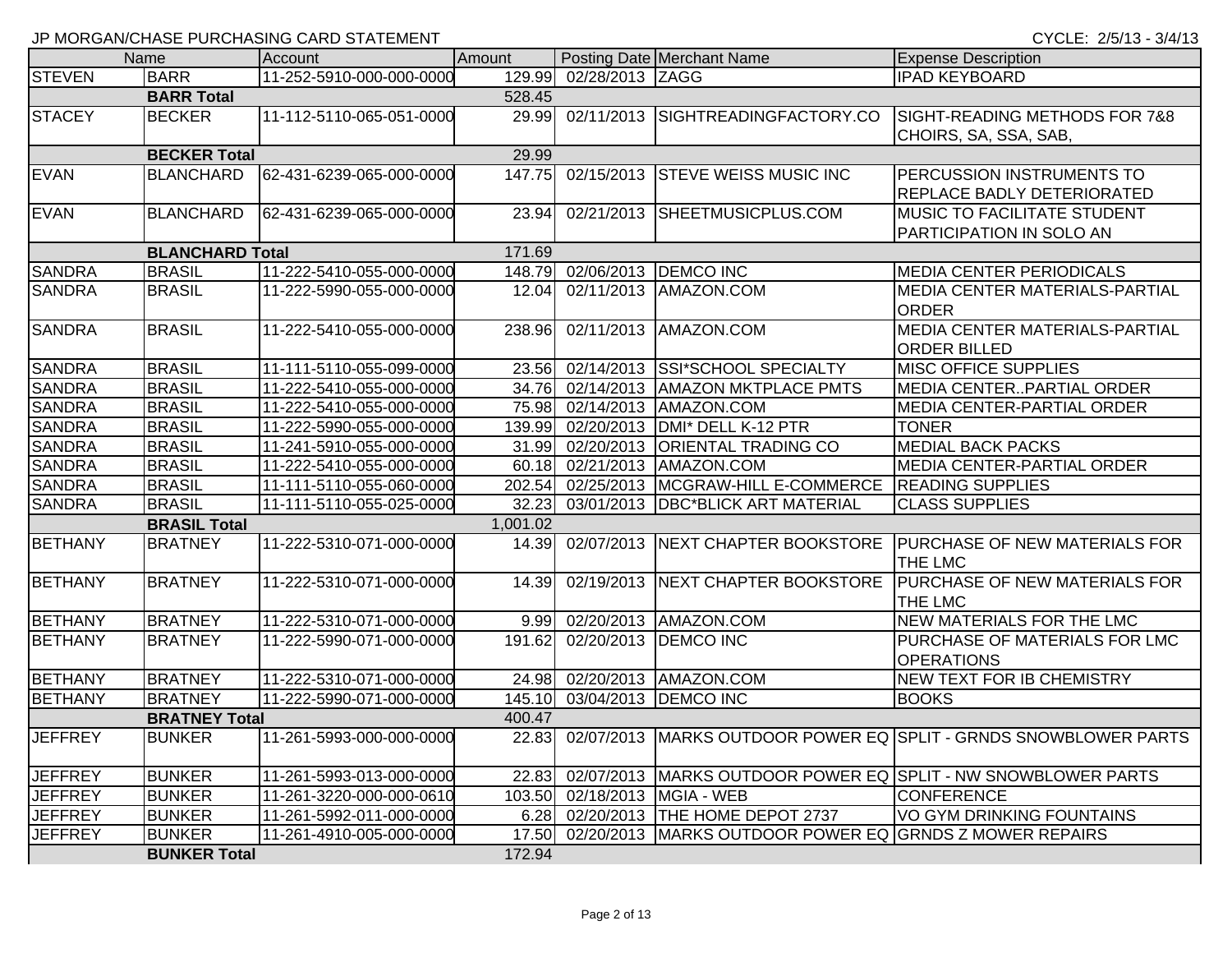|                 | Name                  | Account                  | Amount |                          | Posting Date Merchant Name                           | <b>Expense Description</b>                                |
|-----------------|-----------------------|--------------------------|--------|--------------------------|------------------------------------------------------|-----------------------------------------------------------|
| <b>SUSAN</b>    | <b>BURNHAM</b>        | 11-111-5110-011-060-0000 |        |                          | 116.25 02/06/2013 BRAINPOP.COM                       | SOFTWARE FOR FOURTH GRADE<br><b>CLASSROOMS</b>            |
| <b>SUSAN</b>    | <b>BURNHAM</b>        | 11-241-5990-011-000-0000 |        |                          | 485.73 02/07/2013   PAYPAL *CFSUPPLIES               | <b>PENCIL SHARPENERS</b>                                  |
|                 | <b>BURNHAM Total</b>  |                          | 601.98 |                          |                                                      |                                                           |
| <b>MARGARET</b> | <b>BURRIS</b>         | 11-241-5990-012-000-0000 |        |                          | 22.78 02/06/2013 STAPLS3143876376000                 | <b>SUPPLIES</b>                                           |
| <b>MARGARET</b> | <b>BURRIS</b>         | 11-241-5990-012-000-0000 |        |                          | -22.78 02/06/2013 STAPLS9236743908001                | <b>SUPPLIES</b>                                           |
| <b>MARGARET</b> | <b>BURRIS</b>         | 11-222-5990-012-000-0000 |        |                          | 40.10 02/06/2013 SCHOOL NURSE SUPPLY, I              | <b>THERMOMETER</b>                                        |
| <b>MARGARET</b> | <b>BURRIS</b>         | 11-111-5110-012-060-0000 | 198.12 |                          | 02/11/2013 AMAZON.COM                                | THIRD AND FOURTH GRADE<br><b>TEACHERS WRITING MANUALS</b> |
| <b>MARGARET</b> | <b>BURRIS</b>         | 11-241-5990-012-000-0000 |        | 52.99 02/13/2013 STAPLES | 00115659                                             | <b>FAX TONER</b>                                          |
| <b>MARGARET</b> | <b>BURRIS</b>         | 11-241-5990-012-000-0000 |        |                          | -13.10 02/14/2013 STAPLS9236743908002                | <b>SUPPLIES</b>                                           |
| <b>MARGARET</b> | <b>BURRIS</b>         | 11-241-5990-012-000-0000 |        |                          | -1.29 02/14/2013 STAPLS3143876376001                 | <b>SUPPLIES</b>                                           |
| <b>MARGARET</b> | <b>BURRIS</b>         | 62-431-6701-012-000-0000 |        |                          | 201.24 02/14/2013 BARNES & NOBLE #2648               | <b>BOOKS FOR LEADER IN ME GRANT</b>                       |
|                 | <b>BURRIS Total</b>   |                          | 478.06 |                          |                                                      |                                                           |
| <b>BETH</b>     | <b>CANALES</b>        | 11-113-5110-071-044-0000 |        |                          | 57.74 02/11/2013 MEIJER INC #054<br>Q01              | KITCHEN SUPPLIES, COOKING<br><b>SUPPLIES</b>              |
| <b>BETH</b>     | <b>CANALES</b>        | 11-113-5110-071-044-0000 |        |                          | 44.49 02/11/2013 GFS MKTPLC #0958                    | <b>VALENTINE LAB, BAKING SUPPLIES</b>                     |
| <b>BETH</b>     | <b>CANALES</b>        | 11-113-5110-071-044-0000 |        |                          | 24.93 02/18/2013 MEIJER INC #054 Q01                 | YEAST AND KITCHEN SUPPLIES                                |
| <b>BETH</b>     | <b>CANALES</b>        | 11-113-5110-071-044-0000 |        |                          | 16.99 02/25/2013 BUSCH'S #1044                       | <b>PIZZA LAB TOPPINGS</b>                                 |
| <b>BETH</b>     | <b>CANALES</b>        | 11-113-5110-071-044-0000 |        |                          | 108.79 02/25/2013 MEIJER INC #054<br>Q01             | STOVE BURNER TRAYS, DRAINS,<br><b>SUPPLIES</b>            |
| <b>BETH</b>     | <b>CANALES</b>        | 11-113-5110-071-044-0000 |        |                          | 64.79 02/25/2013 GFS MKTPLC #0958                    | PIZZA LAB SUPPLIES                                        |
| <b>BETH</b>     | <b>CANALES</b>        | 11-113-5110-071-044-0000 |        |                          | 40.41 03/04/2013 GFS MKTPLC #0958                    | <b>KITCHEN SUPPLIES</b>                                   |
| <b>BETH</b>     | <b>CANALES</b>        | 11-113-5110-071-044-0000 |        |                          | 14.90 03/04/2013  THE HOME DEPOT 2722                | <b>SINK STRAINERS</b>                                     |
|                 | <b>CANALES Total</b>  |                          | 373.04 |                          |                                                      |                                                           |
| <b>TERRI</b>    | <b>CLARK</b>          | 11-112-5110-065-041-0000 |        |                          | 150.22 02/13/2013 MEIJER INC #122<br>Q <sub>01</sub> | SUPPLIES FOR FOODS CLASS                                  |
| <b>TERRI</b>    | <b>CLARK</b>          | 11-112-5110-065-041-0000 |        |                          | 55.04 02/18/2013 SAMSCLUB #6657                      | <b>SUPPLIES FOODS CLASS</b>                               |
| <b>TERRI</b>    | <b>CLARK</b>          | 11-112-5110-065-041-0000 |        |                          | 35.99 02/19/2013 MEIJER INC #122<br>Q <sub>01</sub>  | SUPPLIES FOR FOODS CLASS                                  |
| <b>TERRI</b>    | <b>CLARK</b>          | 11-112-5110-065-041-0000 |        |                          | 34.92 02/26/2013 MEIJER INC #122<br>Q <sub>01</sub>  | SUPPLIES FOR FOODS CLASS                                  |
|                 | <b>CLARK Total</b>    |                          | 276.17 |                          |                                                      |                                                           |
| <b>JOANN</b>    | <b>CLEMENTS</b>       | 21-297-5910-000-000-0000 |        |                          | 35.98 02/08/2013 MEIJER INC #054<br>Q01              | 2 INKS CARTRIDGES FOR COMPUTERS<br>AT HS FOOD SERVICE O   |
| <b>JOANN</b>    | <b>CLEMENTS</b>       | 21-297-3220-000-000-0000 |        |                          | 135.00 02/13/2013 SQ *ROCKCITY FOODSAFET             | <b>SERV-SAFE CERTIFICATION CLASS</b>                      |
| <b>JOANN</b>    | <b>CLEMENTS</b>       | 21-297-5610-071-000-0000 |        |                          | 16.49 02/20/2013 BUSCH'S #1205                       | <b>FOOD FOR CATERING</b>                                  |
|                 | <b>CLEMENTS Total</b> |                          | 187.47 |                          |                                                      |                                                           |
| <b>ROBERT</b>   | <b>COOLMAN</b>        | 11-261-5992-000-000-0000 |        |                          | 108.25 02/14/2013 CONSERVA ELECTRIC SUPP             | <b>IMTCE STOCK LIGHTS</b>                                 |
| <b>ROBERT</b>   | <b>COOLMAN</b>        | 11-261-5992-000-000-0000 |        |                          | 34.82 02/14/2013 CITY ELECTRIC SUPPLY                | <b>IMTCE STOCK PARTS, TOOL</b>                            |
| <b>ROBERT</b>   | <b>COOLMAN</b>        | 11-261-5992-010-000-0000 |        |                          | 10.76 02/15/2013 KNIGHTS AUTO SUPPLY IN              | <b>TRANS BUS WASH EXIT DOOR</b>                           |
| <b>ROBERT</b>   | <b>COOLMAN</b>        | 11-261-5992-065-000-0000 | 48.55  |                          | 02/15/2013 CITY ELECTRIC SUPPLY                      | <b>MS TOOLS TO FIX BLEACHER</b><br><b>CONTROL</b>         |
| <b>ROBERT</b>   | <b>COOLMAN</b>        | 11-261-5992-000-000-0000 |        |                          | 47.00 02/18/2013 RAY ELECTRIC NOVI                   | <b>MTCE GYM BALLASTS FOR STOCK</b>                        |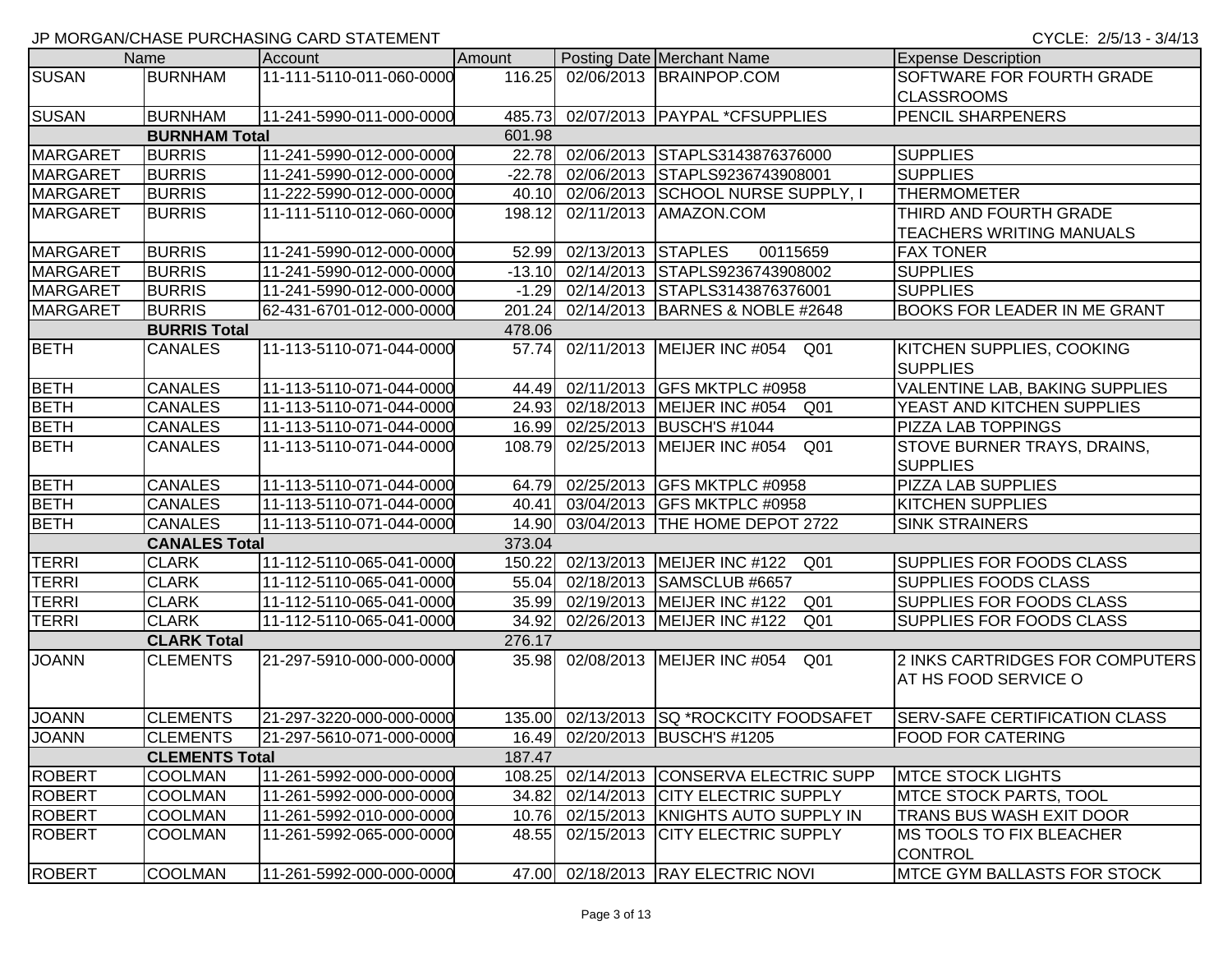|                  | Name                  | Account                  | Amount    |                            | Posting Date Merchant Name                 | <b>Expense Description</b>                                               |
|------------------|-----------------------|--------------------------|-----------|----------------------------|--------------------------------------------|--------------------------------------------------------------------------|
| <b>ROBERT</b>    | <b>COOLMAN</b>        | 11-261-5992-065-000-0000 | 23.36     |                            | 02/18/2013 CITY ELECTRIC SUPPLY            | <b>MS BLEACHER CONTROLS</b>                                              |
| <b>ROBERT</b>    | <b>COOLMAN</b>        | 11-261-5992-000-000-0000 | 286.80    |                            | 02/26/2013 CONSERVA ELECTRIC SUPP          | <b>MTCE STOCK LAMPS</b>                                                  |
| <b>ROBERT</b>    | <b>COOLMAN</b>        | 11-261-5992-000-000-0000 | 518.00    |                            | 02/27/2013 CONSERVA ELECTRIC SUPP          | MTCE STOCK FOR ELEM GYM LIGHTS                                           |
| <b>ROBERT</b>    | COOLMAN               | 11-261-5992-000-000-0000 | 177.50    |                            | 03/04/2013 CONSERVA ELECTRIC SUPP          | <b>MTCE STOCK CAPACITORS</b>                                             |
|                  | <b>COOLMAN Total</b>  |                          | 1,255.04  |                            |                                            |                                                                          |
| <b>CHRISTINE</b> | <b>DIATIKAR</b>       | 62-431-6099-000-000-0000 |           | 500.00 02/11/2013 US FIRST | 00 OF 00                                   | <b>BEDFORD REGISTRATION</b>                                              |
| <b>CHRISTINE</b> | <b>DIATIKAR</b>       | 11-252-5910-000-000-0000 |           |                            | 2.86 02/14/2013 STAPLS7096133086000002     | <b>OFFICE SUPPLIES</b>                                                   |
| <b>CHRISTINE</b> | <b>DIATIKAR</b>       | 11-252-5910-000-000-0000 | 31.37     |                            | 02/14/2013 STAPLS7096139232000001          | <b>OFFICE SUPPLIES</b>                                                   |
| <b>CHRISTINE</b> | <b>DIATIKAR</b>       | 11-213-3130-000-313-0000 | 5,073.75  | 02/18/2013                 | <b>HRS-DBO</b>                             | PO 22352-DECEMBER 2012 SERVICES                                          |
| <b>CHRISTINE</b> | <b>DIATIKAR</b>       | 11-293-4910-000-000-0000 | 3,054.55  |                            | 02/18/2013   PLYMOUTH NOVI 155             | PO 20827-JANUARY 2013 SERVICES                                           |
| <b>CHRISTINE</b> | <b>DIATIKAR</b>       | 11-113-5110-071-015-0000 | 818.13    |                            | 02/18/2013  TCD*CENGAGE LEARNING           | PO 22304, 8E WORKING PAPERS                                              |
| <b>CHRISTINE</b> | <b>DIATIKAR</b>       | 11-271-5710-000-000-0000 | 21,807.38 | 02/18/2013                 | CORRIGAN OIL #2 - BRI                      | PO 20631-1/15/13 DIESEL                                                  |
| <b>CHRISTINE</b> | <b>DIATIKAR</b>       | 11-113-7904-071-000-0000 | 437.00    |                            | 02/21/2013 OCC DISTRICT OFFICE             | FALL 2012 DUAL ENROLLMENT                                                |
| <b>CHRISTINE</b> | <b>DIATIKAR</b>       | 11-112-5110-065-050-0000 | 78.98     |                            | 02/22/2013 J W PEPPER                      | PO 22475, MUSIC                                                          |
| <b>CHRISTINE</b> | <b>DIATIKAR</b>       | 11-111-5110-055-051-0000 | 209.99    |                            | 02/22/2013 J W PEPPER                      | <b>PO 22479, MUSIC</b>                                                   |
| <b>CHRISTINE</b> | <b>DIATIKAR</b>       | 62-431-6240-065-000-0000 | 213.90    |                            | 02/22/2013  FOLLETT EDUCATIONAL SE         | SPLIT - AMERICAN NATION (30)                                             |
| <b>CHRISTINE</b> | <b>DIATIKAR</b>       | 62-431-6111-071-000-0000 | 43.39     |                            | 02/22/2013   FOLLETT EDUCATIONAL SE        | SPLIT - BIOLOGY THE DYNAMICS OF<br>LIFE (TEACHER)                        |
| <b>CHRISTINE</b> | <b>DIATIKAR</b>       | 11-113-5210-071-099-0000 | 5,115.50  |                            | 02/22/2013   FOLLETT EDUCATIONAL SE        | SPLIT - PO 20551, TEXTBOOKS                                              |
| <b>CHRISTINE</b> | <b>DIATIKAR</b>       | 11-261-4910-000-000-0611 | 1,506.00  |                            | 02/27/2013 ARCH ENVIRONMENTAL GRO          | PO 20616, 1/14/13-2/10/13 SERVICES                                       |
| <b>CHRISTINE</b> | <b>DIATIKAR</b>       | 11-111-5110-015-060-0000 | 3.00      |                            | 02/28/2013   PIONEER VALLEY BOOKS          | PO 22292 - PARTIAL/BOOKS                                                 |
| <b>CHRISTINE</b> | <b>DIATIKAR</b>       | 62-431-6111-071-000-0000 | 457.60    |                            | 02/28/2013   FOLLETT EDUCATIONAL SE        | PO 22362, WORLD HISTORY (6)                                              |
| <b>CHRISTINE</b> | <b>DIATIKAR</b>       | 11-271-5710-000-000-0000 |           |                            | 26,074.88 03/04/2013 CORRIGAN OIL #2 - BRI | PO 20631, 2/19/13 DIESEL                                                 |
|                  | <b>DIATIKAR Total</b> |                          | 65,428.28 |                            |                                            |                                                                          |
| <b>CAROL</b>     | <b>DIGLIO</b>         | 62-431-6275-071-000-0000 | 960.00    |                            | 02/25/2013  TICKETS DETROIT TIGERS         | <b>PURCHASE TIGER TICKETS FOR</b><br><b>STAFF OUT TO RESERVE SEAT</b>    |
|                  | <b>DIGLIO Total</b>   |                          | 960.00    |                            |                                            |                                                                          |
| <b>KATY</b>      | <b>DINKELMANN</b>     | 62-431-6129-071-000-0000 | 3,808.00  |                            | 02/08/2013 HALL OF FAME DANCE CHA          | ENTRY FEES FOR HALL OF FAME<br><b>COMPETITION- COMPANY</b>               |
| <b>KATY</b>      | <b>DINKELMANN</b>     | 62-431-6129-071-000-0000 | 100.00    |                            | 02/14/2013 HALL OF FAME DANCE CHA          | ADDITIONAL SOLO ENTRY FOR<br>LEAGUE OF CHAMPIONS DANCE                   |
| <b>KATY</b>      | <b>DINKELMANN</b>     | 62-431-6129-071-000-0000 | 18.37     |                            | 02/14/2013 USPS 25692003734302968          | <b>COSTUME RETURNS TO</b><br>MANUFACTURER AND POSTAGE FOR<br><b>MAIL</b> |
| <b>KATY</b>      | <b>DINKELMANN</b>     | 62-431-6131-071-000-0000 | 111.67    | 02/25/2013                 | <b>TARGET</b><br>00009225                  | <b>IPOD DOCK AND SPEAKER FOR</b><br>COMPETITION AND CHOREOGRAP           |
| <b>KATY</b>      | <b>DINKELMANN</b>     | 62-431-6129-071-000-0000 | $-274.95$ | 02/28/2013                 | JUST FOR KIX CATALOG L                     | <b>CREDIT FOR RETURNED COSTUMES</b><br><b>THAT HAS DEFECTS</b>           |
| <b>KATY</b>      | <b>DINKELMANN</b>     | 62-431-6129-071-000-0000 | 65.00     |                            | 03/04/2013 EAP PHOTO & VIDEO               | VIDEO AT COMPETITION OF COMPANY<br><b>ROUTINES</b>                       |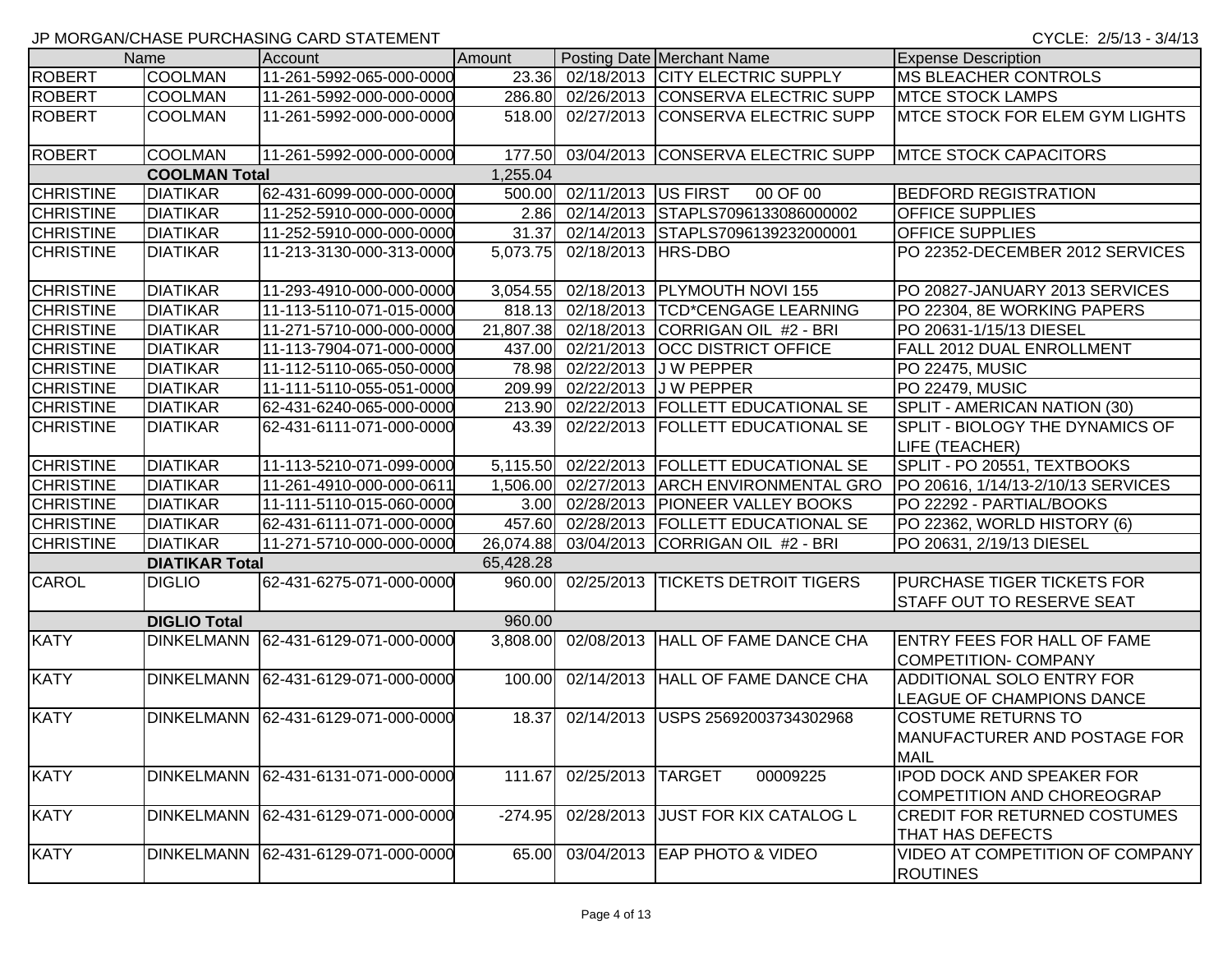|                |                         | <b>UNIVERSITY OF A STATE OF STATE OF A STATE OF A STATE OF A STATE OF A STATE OF A STATE OF A STATE OF A STATE OF</b> |          |                       |                                                              |                                               |
|----------------|-------------------------|-----------------------------------------------------------------------------------------------------------------------|----------|-----------------------|--------------------------------------------------------------|-----------------------------------------------|
|                | Name                    | <b>Account</b>                                                                                                        | Amount   |                       | Posting Date Merchant Name                                   | <b>Expense Description</b>                    |
| <b>KATY</b>    |                         | DINKELMANN 62-431-6129-071-000-0000                                                                                   |          |                       | 89.98 03/04/2013 JUST FOR KIX CATALOG L                      | <b>REPLACEMENT COSTUME FOR</b>                |
|                |                         |                                                                                                                       |          |                       |                                                              | DAMAGED/RETURNED COSTUME.                     |
|                | <b>DINKELMANN Total</b> |                                                                                                                       | 3,918.07 |                       |                                                              |                                               |
| <b>MICHAEL</b> | <b>DRAGOO</b>           | 11-261-5992-001-000-0000                                                                                              | 2,354.74 | 02/11/2013 BASS       |                                                              | <b>ESB CONTROLLER</b>                         |
| <b>MICHAEL</b> | <b>DRAGOO</b>           | 11-261-4910-071-000-0000                                                                                              | 884.38   |                       | 02/12/2013 SOUTH LYON FENCE & SUP                            | <b>HS FENCE</b>                               |
| <b>MICHAEL</b> | <b>DRAGOO</b>           | 11-261-5990-071-000-0000                                                                                              | 35.00    |                       | 02/13/2013  VESCO OIL CORPORATION                            | HS SHOP PO#20601                              |
| <b>MICHAEL</b> | <b>DRAGOO</b>           | 11-261-4910-001-000-0000                                                                                              | 23.00    |                       | 02/21/2013 REDFORD LOCK COMPANY                              | <b>ESB KEY</b>                                |
| <b>MICHAEL</b> | <b>DRAGOO</b>           | 11-261-5990-000-000-0000                                                                                              | 129.00   |                       | 03/04/2013   TGI FRIDAYS #1591                               | <b>IMTCE LUNCH FOR SNOWPLOWERS</b>            |
|                | <b>DRAGOO Total</b>     |                                                                                                                       | 3,426.12 |                       |                                                              |                                               |
| <b>MARIA</b>   | <b>FALLONE</b>          | 62-431-6275-014-000-0000                                                                                              |          |                       | 199.00 02/05/2013 MI INST FOR ED MGT                         | <b>MIEM CONFERENCE JENIFER MICHOS</b>         |
| <b>MARIA</b>   | <b>FALLONE</b>          | 62-431-6275-014-000-0000                                                                                              | 30.00    |                       | 02/05/2013 PAYPAL *DUNCANDISPO                               | <b>RECYCLING FEES</b>                         |
| <b>MARIA</b>   | <b>FALLONE</b>          | 11-111-5110-014-045-0000                                                                                              |          | 139.30 02/08/2013 EAI |                                                              | <b>MATH CONSUMABLES</b>                       |
| <b>MARIA</b>   | <b>FALLONE</b>          | 11-111-5110-014-025-0000                                                                                              |          |                       | 145.18 02/11/2013 SCHOOL-TECH IN00 OF 00                     | <b>SAFETY PATROL VESTS</b>                    |
| <b>MARIA</b>   | <b>FALLONE</b>          | 11-111-5110-014-025-0000                                                                                              | $-7.14$  |                       | 02/18/2013 SCHOOL-TECH INC                                   | TAX REFUND FOR SAFETY PATROL                  |
|                |                         |                                                                                                                       |          |                       |                                                              | <b>VESTS</b>                                  |
|                | <b>FALLONE Total</b>    |                                                                                                                       | 506.34   |                       |                                                              |                                               |
| <b>JAMES</b>   | <b>FULAR</b>            | 11-261-5993-014-000-0000                                                                                              |          |                       | 59.00 02/06/2013 MARKS OUTDOOR POWER EQ PV SNOWBLOWER PARTS  |                                               |
| <b>JAMES</b>   | <b>FULAR</b>            | 11-261-5993-071-000-0000                                                                                              | 524.88   |                       | 02/07/2013 BADER AND SONS CO                                 | <b>HS GATOR PLOW REPAIR</b>                   |
| <b>JAMES</b>   | <b>FULAR</b>            | 11-261-5993-065-000-0000                                                                                              | 33.40    |                       | 02/08/2013   MARKS OUTDOOR POWER EQ MS SNOWBLOWER PARTS      |                                               |
| <b>JAMES</b>   | <b>FULAR</b>            | 11-261-5730-000-000-0000                                                                                              |          |                       | 20.45 02/13/2013 ANGELO'S WHOLESALE                          | <b>MTCE PLOWTRUCK HOSE</b>                    |
| <b>JAMES</b>   | <b>FULAR</b>            | 11-261-5992-000-000-0000                                                                                              | 23.57    |                       | 02/14/2013  THE HOME DEPOT 2737                              | <b>MTCE SUPPLIES</b>                          |
| <b>JAMES</b>   | <b>FULAR</b>            | 11-261-3220-000-000-0000                                                                                              | 103.50   |                       | 02/18/2013   MGIA - WEB                                      | <b>CONFERENCE</b>                             |
| <b>JAMES</b>   | <b>FULAR</b>            | 11-261-5730-000-000-0000                                                                                              |          |                       | 330.44 02/18/2013 CANFIELD EQUIPMENT SER                     | <b>MTCE RED DUMP V-10 PLOW PARTS</b>          |
| <b>JAMES</b>   | <b>FULAR</b>            | 11-261-4910-013-000-0000                                                                                              |          |                       | 68.49 02/18/2013 MARKS OUTDOOR POWER EQ NW SNOWBLOWER REPAIR |                                               |
| <b>JAMES</b>   | <b>FULAR</b>            | 11-261-5992-000-000-0000                                                                                              | 39.01    |                       | 02/18/2013 MARKS OUTDOOR POWER EQ SPLIT - MTCE SUPPLIES      |                                               |
| <b>JAMES</b>   | <b>FULAR</b>            | 11-261-4910-012-000-0000                                                                                              | 98.98    |                       | 02/18/2013   MARKS OUTDOOR POWER EQ SPLIT - OH SNOWBLOWER    |                                               |
| <b>JAMES</b>   | <b>FULAR</b>            | 11-261-5992-000-000-0000                                                                                              | 11.66    |                       | 02/22/2013   MARKS OUTDOOR POWER EQ MTCE Z MOWER             |                                               |
| <b>JAMES</b>   | <b>FULAR</b>            | 11-261-5993-000-000-0000                                                                                              | 4.12     | 02/25/2013            | <b>THE HOME DEPOT 2737</b>                                   | <b>GRNDS Z MOWER PARTS</b>                    |
| <b>JAMES</b>   | <b>FULAR</b>            | 11-261-5993-000-000-0000                                                                                              | 7.07     | 02/25/2013            | <b>THE HOME DEPOT 2737</b>                                   | <b>GRNDS Z MOWER PARTS</b>                    |
| <b>JAMES</b>   | <b>FULAR</b>            | 11-261-5993-000-000-0000                                                                                              | 5.00     |                       | 03/01/2013 ANGELO'S WHOLESALE                                | <b>GRNDS PLOW FITTINGS</b>                    |
| <b>JAMES</b>   | <b>FULAR</b>            | 11-261-5992-011-000-0000                                                                                              | 200.31   |                       | 03/04/2013 310 LIVONIA BUILDING                              | <b>VO CEILING TILES</b>                       |
| <b>JAMES</b>   | <b>FULAR</b>            | 11-261-5993-013-000-0000                                                                                              | 429.94   |                       | 03/04/2013 MARKS OUTDOOR POWER EQ NW SNOWBLOWER              |                                               |
| <b>JAMES</b>   | <b>FULAR</b>            | 11-261-5993-055-000-0000                                                                                              | 559.85   |                       | 03/04/2013 GEMPLER*1019372753                                | <b>SPLIT - NM SALT SPREADER</b>               |
| <b>JAMES</b>   | FULAR                   | 11-261-5992-005-000-0000                                                                                              |          |                       | 47.40 03/04/2013 GEMPLER*1019372753                          | SPLIT - MTCE LOG BOOKS                        |
| <b>JAMES</b>   | <b>FULAR</b>            | 11-261-5993-000-000-0000                                                                                              |          |                       | 64.82 03/04/2013 MIDWEST GOLF & TURF                         | <b>GRNDS BASEBALL GROOMER PARTS</b>           |
|                | <b>FULAR Total</b>      |                                                                                                                       | 2,631.89 |                       |                                                              |                                               |
| <b>SETH</b>    | <b>FURLOW</b>           | 11-113-3220-071-000-0000                                                                                              |          |                       | 31.80 02/12/2013 COTTAGE INN PIZZA-NOVI                      | <b>SOCIAL JUSTICE FARMINGTON</b>              |
|                |                         |                                                                                                                       |          |                       |                                                              | <b>STUDENT DIVERSITY FORUM DE</b>             |
| <b>SETH</b>    | <b>FURLOW</b>           | 11-113-5110-071-065-0000                                                                                              | 116.55   |                       | 02/27/2013 CAROLINA BIOLOGICAL SP                            | IB BIOLOGY INTERNAL ASSESSMENT<br>#2 SUPPLIES |
|                | <b>FURLOW Total</b>     |                                                                                                                       | 148.35   |                       |                                                              |                                               |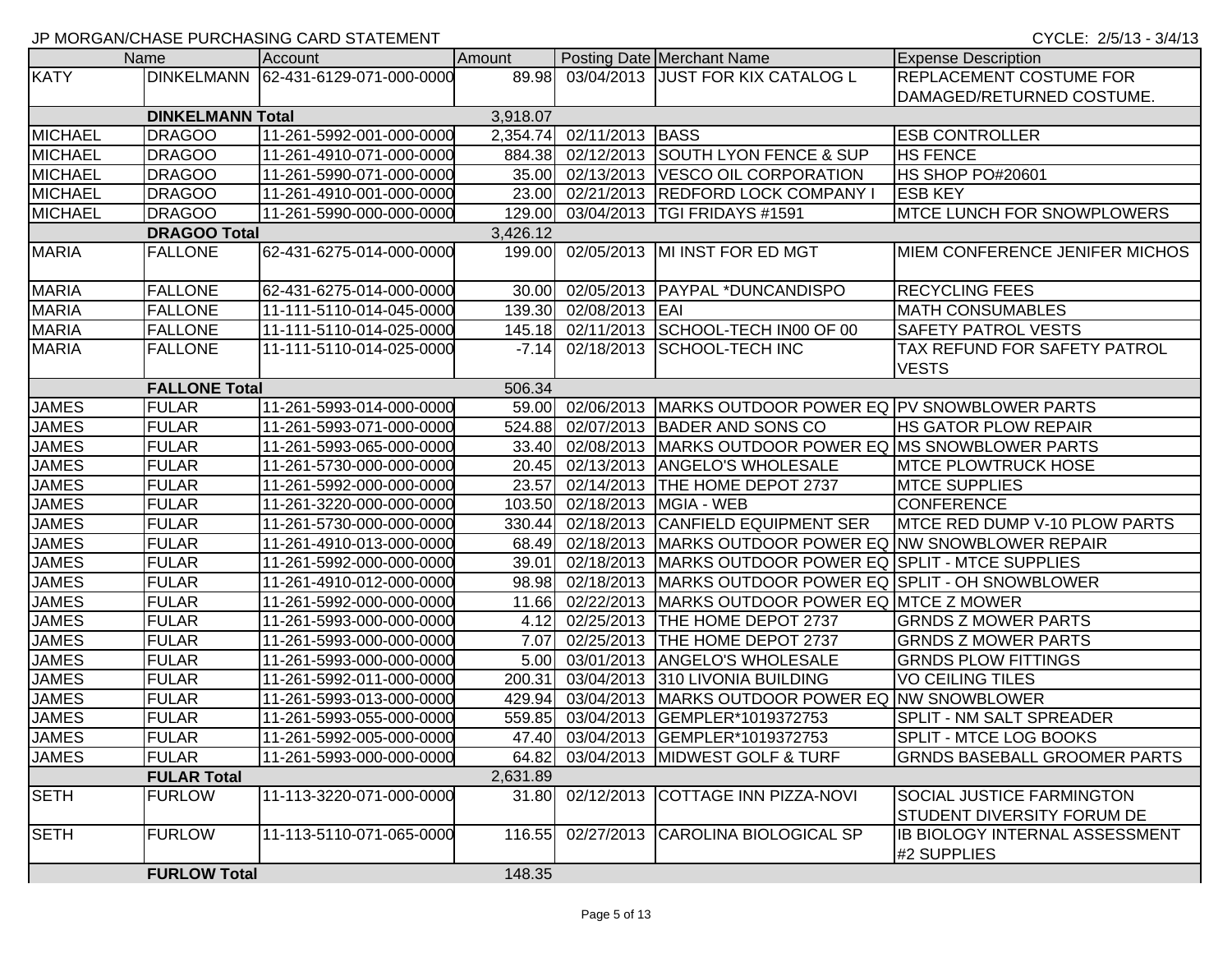|                  |                               | $\frac{1}{2}$ . Morton the state is contour to the state contribution of $\frac{1}{2}$ |         |                         |                                     |                                                                     |
|------------------|-------------------------------|----------------------------------------------------------------------------------------|---------|-------------------------|-------------------------------------|---------------------------------------------------------------------|
|                  | Name                          | Account                                                                                | Amount  |                         | Posting Date Merchant Name          | <b>Expense Description</b>                                          |
| <b>MEGAN</b>     | <b>GASIDLO</b>                | 11-112-3192-065-000-0000                                                               | 29.91   |                         | 02/06/2013 KROGER #632              | 7TH GRADE SCIENCE LAB SUPPLIES                                      |
|                  | <b>GASIDLO Total</b>          |                                                                                        | 29.91   |                         |                                     |                                                                     |
| <b>MEGAN</b>     | <b>GILMORE</b>                | 11-351-5110-000-953-0000                                                               | 91.45   | 02/27/2013 TARGET       | 00014654                            | <b>TEACHING MATERIALS</b>                                           |
|                  | <b>GILMORE Total</b>          |                                                                                        | 91.45   |                         |                                     |                                                                     |
| <b>MARGARET</b>  |                               | GONZALEZ-SH62-431-6645-065-000-0000                                                    |         |                         | 7.39 02/15/2013 MEIJER INC #054 Q01 | <b>CHEMICALS FOR FISH AQUARIUM</b>                                  |
| <b>MARGARET</b>  |                               | GONZALEZ-SH 62-431-6645-065-000-0000                                                   | 33.90   |                         | 02/18/2013 PETSMART INC 688         | <b>WATER TREATMENT CHEMICALS AND</b>                                |
|                  |                               |                                                                                        |         |                         |                                     | <b>TESTING KITS FOR FISH</b>                                        |
| MARGARET         |                               | GONZALEZ-SH 62-431-6645-065-000-0000                                                   | 166.98  |                         | 03/04/2013 SOMETHING FISHY          | CANISTER (MARINELAND) FILTER FOR                                    |
|                  |                               |                                                                                        |         |                         |                                     | <b>SALMON IN THE CLASS</b>                                          |
|                  | <b>GONZALEZ-SHEERAN Total</b> |                                                                                        | 208.27  |                         |                                     |                                                                     |
| <b>BRIAN</b>     | <b>GORDON</b>                 | 62-431-6104-061-000-0000                                                               | 15.14   |                         | 02/14/2013 BAY SIDE SPORTS GRILLE   | LUNCH AT KLAA MEETING                                               |
| <b>BRIAN</b>     | <b>GORDON</b>                 | 62-431-6104-061-000-0000                                                               | 50.00   |                         | 02/14/2013   PIZZA MARVELOUS        | FOOD FOR WORKERS AT STATE                                           |
|                  |                               |                                                                                        |         |                         |                                     | <b>EVENT</b>                                                        |
| <b>BRIAN</b>     | <b>GORDON</b>                 | 62-431-6104-061-000-0000                                                               | 30.03   |                         | 02/25/2013 BENITOS PIZZA-NOVI       | <b>FOOD FOR WORKERS AT STATE</b>                                    |
|                  |                               |                                                                                        |         |                         |                                     | <b>EVENT</b>                                                        |
|                  | <b>GORDON Total</b>           |                                                                                        | 95.17   |                         |                                     |                                                                     |
| <b>CHRISTINE</b> | <b>HARRIS</b>                 | 62-431-6355-031-000-0000                                                               |         |                         | 8.89 02/11/2013 MICHAELS #3744      | <b>VALENTINE'S DAY CRAFT SUPPLIES</b>                               |
|                  | <b>HARRIS Total</b>           |                                                                                        | 8.89    |                         |                                     |                                                                     |
| <b>DEBORAH</b>   | <b>HAYNES</b>                 | 11-351-5110-000-953-0000                                                               |         | 51.45 02/27/2013 TARGET | 00014654                            | <b>TEACHING SUPPLIES</b>                                            |
| <b>DEBORAH</b>   | <b>HAYNES</b>                 | 11-351-5990-000-953-0000                                                               | 54.20   |                         | 02/28/2013 MICHAELS #3744           | <b>TEACHING SUPPLIES</b>                                            |
| <b>DEBORAH</b>   | <b>HAYNES</b>                 | 11-351-5110-000-953-0000                                                               | 19.76   |                         | 03/01/2013 JOANN ETC #1933          | <b>TEACHING SUPPLIES</b>                                            |
|                  | <b>HAYNES Total</b>           |                                                                                        | 125.41  |                         |                                     |                                                                     |
| <b>BETH</b>      |                               | HENDERSON   11-252-5910-000-000-0000                                                   | 140.13  |                         | 02/08/2013 STAPLS7095900736000001   | <b>BUSINESS OFFICE SUPPLIES</b>                                     |
| <b>BETH</b>      |                               | HENDERSON   11-252-5910-000-000-0000                                                   | 11.31   |                         | 02/15/2013 STAPLS7096209459000001   | <b>BUSINESS OFFICE SUPPLIES</b>                                     |
| <b>BETH</b>      |                               | HENDERSON   11-252-5910-000-000-0000                                                   | 12.36   |                         | 02/15/2013 STAPLS7096209459000002   | <b>BUSINESS OFFICE SUPPLIES</b>                                     |
|                  | <b>HENDERSON Total</b>        |                                                                                        | 163.80  |                         |                                     |                                                                     |
| <b>SHEILA</b>    | <b>HOLLY</b>                  | 11-112-5110-065-411-0000                                                               | $-2.04$ |                         | 02/05/2013 BARNES&NOBLE*COM         | <b>SALES TAX REFUND FROM PREVIOUS</b>                               |
|                  |                               |                                                                                        |         |                         |                                     | <b>STATEMENT</b>                                                    |
| <b>SHEILA</b>    | <b>HOLLY</b>                  | 11-113-4910-071-451-0000                                                               | 275.00  |                         | 02/05/2013 MICHIGAN VIRTUAL U       | <b>REGISTER 1 STUDENT FOR 1</b>                                     |
|                  |                               |                                                                                        |         |                         |                                     | <b>MICHIGAN VIRTUAL HIGH SCHOO</b>                                  |
| <b>SHEILA</b>    | <b>HOLLY</b>                  | 11-221-5910-000-411-0000                                                               | 395.76  |                         | 02/05/2013 DRAPHIX/TEACHER DIRECT   | <b>OFFICE SUPPLIES</b>                                              |
| <b>SHEILA</b>    | <b>HOLLY</b>                  | 11-221-7910-000-411-0000                                                               | 159.00  | 02/05/2013 MSBO         |                                     | <b>SUBSCRIPTION</b>                                                 |
| <b>SHEILA</b>    | <b>HOLLY</b>                  | 11-283-3220-000-000-6013                                                               | 149.00  |                         |                                     | 02/06/2013 DEVELOPMENTAL RESOURCE TITLE I WIRED DIFFERENTLY SEMINAR |
|                  |                               |                                                                                        |         |                         |                                     |                                                                     |
| <b>SHEILA</b>    | <b>HOLLY</b>                  | 11-221-3220-000-411-0000                                                               |         |                         | 25.00 02/06/2013 MI INST FOR ED MGT | <b>AFFORDABLE CARE ACT WEBINAR</b>                                  |
| <b>SHEILA</b>    | <b>HOLLY</b>                  | 11-113-4910-071-451-0000                                                               | 275.00  |                         | 02/06/2013 MICHIGAN VIRTUAL U       | <b>REGISTER 1 STUDENT FOR 1</b>                                     |
|                  |                               |                                                                                        |         |                         |                                     | MICHIGAN VIRTUAL HIGH SCHOO                                         |
| <b>SHEILA</b>    | <b>HOLLY</b>                  | 11-113-4910-071-451-0000                                                               | 275.00  |                         | 02/06/2013 MICHIGAN VIRTUAL U       | <b>REGISTER 1 STUDENT FOR 1</b>                                     |
|                  |                               |                                                                                        |         |                         |                                     | MICHIGAN VIRTUAL HIGH SCHOO                                         |
| <b>SHEILA</b>    | <b>HOLLY</b>                  | 11-221-3220-000-411-0000                                                               | 225.00  | 02/08/2013              | OAKLAND SCHOOLS-RC INT              | <b>ELA UNIT OVERVIEW (5 DAY</b>                                     |
|                  |                               |                                                                                        |         |                         |                                     | <b>WORKSHOP)</b>                                                    |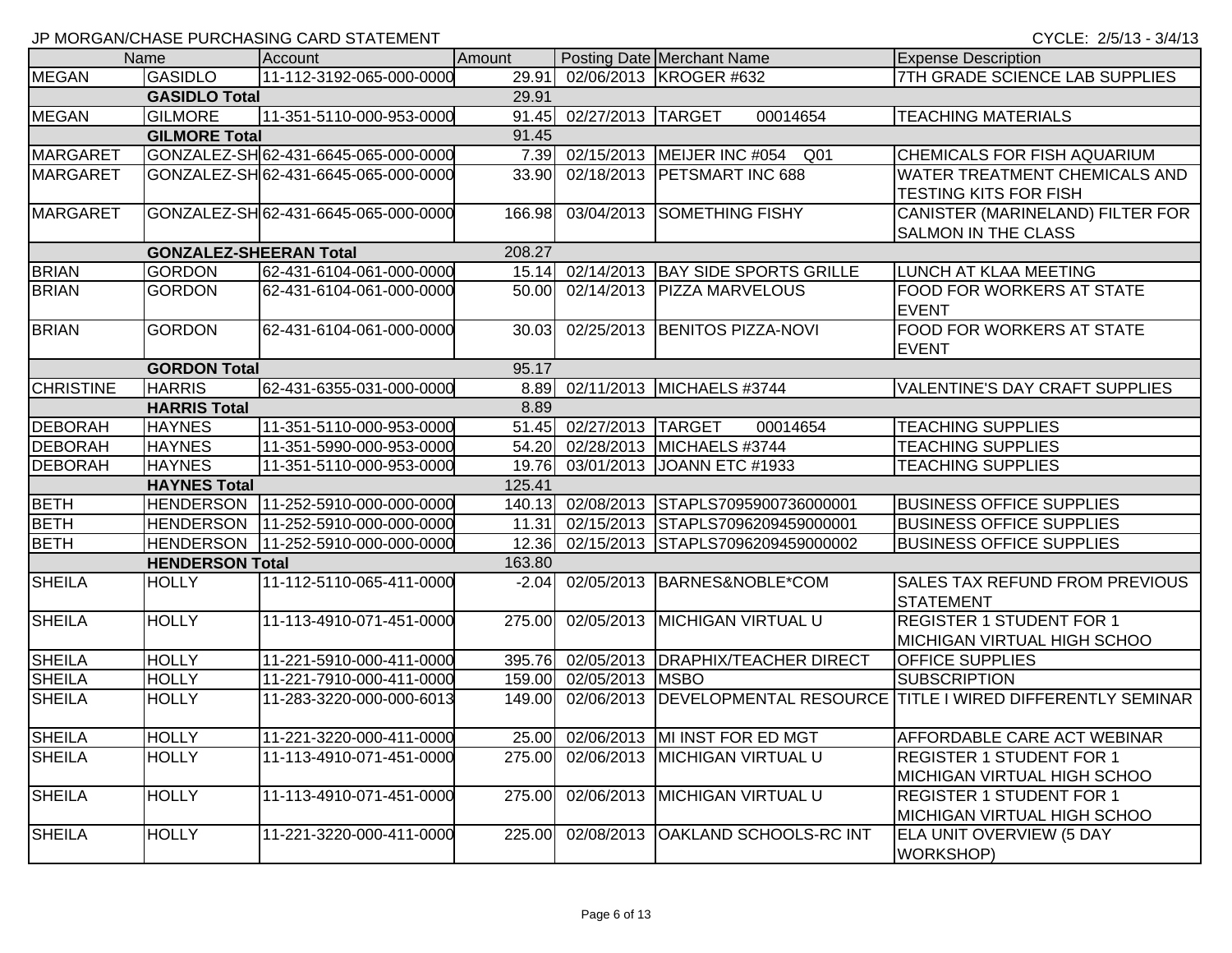|               | Name               | Account                   | Amount    |                 | Posting Date Merchant Name               | <b>Expense Description</b>                                            |
|---------------|--------------------|---------------------------|-----------|-----------------|------------------------------------------|-----------------------------------------------------------------------|
| <b>SHEILA</b> | <b>HOLLY</b>       | 11-221-3220-000-411-0000  | 200.00    |                 | 02/08/2013 MI INST FOR ED MGT            | MAS/FPS 2013 WINTER INSTITUTE<br><b>REGISTRATION</b>                  |
| <b>SHEILA</b> | <b>HOLLY</b>       | 11-221-3220-000-411-0000  | $-125.00$ | 02/08/2013 MIEM |                                          | <b>REGISTRATION REFUND FROM</b><br><b>TESTING CONFERENCE</b>          |
| <b>SHEILA</b> | <b>HOLLY</b>       | 11-221-3220-000-411-0000  | $-241.00$ |                 | 02/11/2013 MICHIGAN READING ASSOC        | <b>REGISTRATION REFUND FROM</b><br><b>MICHIGAN READING ASSOCIATIO</b> |
| <b>SHEILA</b> | <b>HOLLY</b>       | 11-227-5110-000-421-0000  | 300.00    |                 | 02/12/2013 RVRSIDE EDU *TESTING          | CRITERION OL TRAINING, VILLAGE<br><b>OAKS (TESTING)</b>               |
| <b>SHEILA</b> | <b>HOLLY</b>       | 11-221-7910-000-411-0000  | 284.95    |                 | 02/13/2013 PROGRESSIVE BUSIN             | REFERENCE BOOK PURCHASE                                               |
| <b>SHEILA</b> | <b>HOLLY</b>       | 11-371-4910-000-276-7663  | 219.00    |                 | 02/18/2013 INSTITUTE FOR EDU             | CATHOLIC CENTRAL FLIPPED<br><b>CLASSROOM WORKSHOP</b>                 |
| <b>SHEILA</b> | <b>HOLLY</b>       | 11-113-5210-071-414-0000  | 116.81    |                 | 02/18/2013   AMAZON MKTPLACE PMTS        | <b>IB BOOKS</b>                                                       |
| <b>SHEILA</b> | <b>HOLLY</b>       | 11-113-5210-071-414-0000  | 323.72    |                 | 02/18/2013   AMAZON.COM                  | <b>IB BOOKS</b>                                                       |
| <b>SHEILA</b> | <b>HOLLY</b>       | 11-113-5210-071-411-0000  | 45.08     |                 | 02/18/2013 AMAZON MKTPLACE PMTS          | <b>IB BOOKS</b>                                                       |
| <b>SHEILA</b> | <b>HOLLY</b>       | 11-221-3220-000-411-0000  | 240.00    |                 | 02/20/2013 123SIGNUP                     | <b>MPAAA CONFERENCE REGISTRATION -</b><br><b>SHEILA</b>               |
| <b>SHEILA</b> | <b>HOLLY</b>       | 11-221-3220-000-411-0000  | 240.00    |                 | 02/20/2013 123SIGNUP                     | <b>MPAAA CONFERENCE REGISTRATION -</b><br><b>JANET</b>                |
| <b>SHEILA</b> | <b>HOLLY</b>       | 11-221-3220-000-411-0000  | $-150.00$ |                 | 02/21/2013 OAKLAND SCHOOLS-RC INT        | <b>REFUND FOR WORKSHOPS</b>                                           |
| <b>SHEILA</b> | <b>HOLLY</b>       | 11-113-4910-071-451-0000  | $-15.00$  |                 | 02/22/2013 MICHIGAN VIRTUAL U            | <b>DISCOUNT ON MULTIPLE MIVHS</b><br><b>COURSES</b>                   |
| <b>SHEILA</b> | <b>HOLLY</b>       | 11-113-4910-071-451-0000  | $-15.00$  |                 | 02/22/2013 MICHIGAN VIRTUAL U            | <b>DISCOUNT ON MULTIPLE MIVHS</b><br><b>COURSES</b>                   |
| <b>SHEILA</b> | <b>HOLLY</b>       | 11-113-4910-071-451-0000  | $-15.00$  |                 | 02/22/2013 MICHIGAN VIRTUAL U            | <b>DISCOUNT ON MULTIPLE MIVHS</b><br><b>COURSES</b>                   |
| <b>SHEILA</b> | <b>HOLLY</b>       | 11-221-3220-000-411-0000  | 185.00    |                 | 02/25/2013 MICHIGAN ASSOCIATION F        | 2013 MACUL CONFERENCE - CHIP<br><b>MCDONALD</b>                       |
| <b>SHEILA</b> | <b>HOLLY</b>       | 11-221-3220-000-411-0000  | 185.00    |                 | 02/25/2013 MICHIGAN ASSOCIATION F        | 2013 MACUL CONFERENCE - KIM<br><b>CLARK</b>                           |
| <b>SHEILA</b> | <b>HOLLY</b>       | 11-221-3220-000-414-0000  | 21.99     |                 | 03/01/2013 OWW*CHEAPTIX                  | <b>SERVICE FEE FOR AIRLINE TICKETS</b>                                |
| <b>SHEILA</b> | <b>HOLLY</b>       | 11-221-3220-000-411-0000  | 135.00    |                 | 03/01/2013 MICHIGAN ASSOCIATION F        | 2013 MACUL CONFERENCE<br><b>REGISTRATION - EMILY POHLONSKI</b>        |
| <b>SHEILA</b> | <b>HOLLY</b>       | 11-221-3220-000-414-0000  | 496.00    |                 | 03/04/2013 UNITED AIRLINES               | AIRLINE TICKET FOR IB CONFERENCE                                      |
|               | <b>HOLLY Total</b> |                           | 4,208.27  |                 |                                          |                                                                       |
| <b>DIANE</b>  | <b>HOSKINS</b>     | 11-131-5110-000-913-6740  | 193.77    |                 | 02/08/2013 STAPLS7095873244000001        | <b>OFFICE AND TEACHER SUPPLIES</b>                                    |
| <b>DIANE</b>  | HOSKINS            | 11-131-5110-000-000-6710  | 69.60     |                 | 02/08/2013 STAPLS7095873244000002        | <b>OFFICE AND TEACHER SUPPLIES</b>                                    |
| <b>DIANE</b>  | HOSKINS            | 62-431-6301-033-000-0000  | 97.78     |                 | 02/13/2013 GFS MKTPLC #0174              | DINNER FOOD FOR STUDENTS                                              |
| <b>DIANE</b>  | HOSKINS            | 62-431-6301-033-000-0000  | 80.50     |                 | 02/14/2013 PANERA BREAD #667             | <b>BAGELS FOR STUDENT COUNT DAY</b>                                   |
| <b>DIANE</b>  | <b>HOSKINS</b>     | 62-431-6301-033-000-0000  |           |                 | 150.00 02/14/2013 COTTAGE INN PIZZA-NOVI | PIZZA FOR COUNT DAY                                                   |
| <b>DIANE</b>  | <b>HOSKINS</b>     | 62-431-6301-033-000-0000  |           |                 | 150.00 02/15/2013 COTTAGE INN PIZZA-NOVI | PIZZA FOR STUDENT COUNT DAY                                           |
| <b>DIANE</b>  | <b>HOSKINS</b>     | 111-131-5210-000-000-6710 |           |                 | 53.99 02/19/2013 AMAZON MKTPLACE PMTS    | ISTUDENT CLASS BOOK                                                   |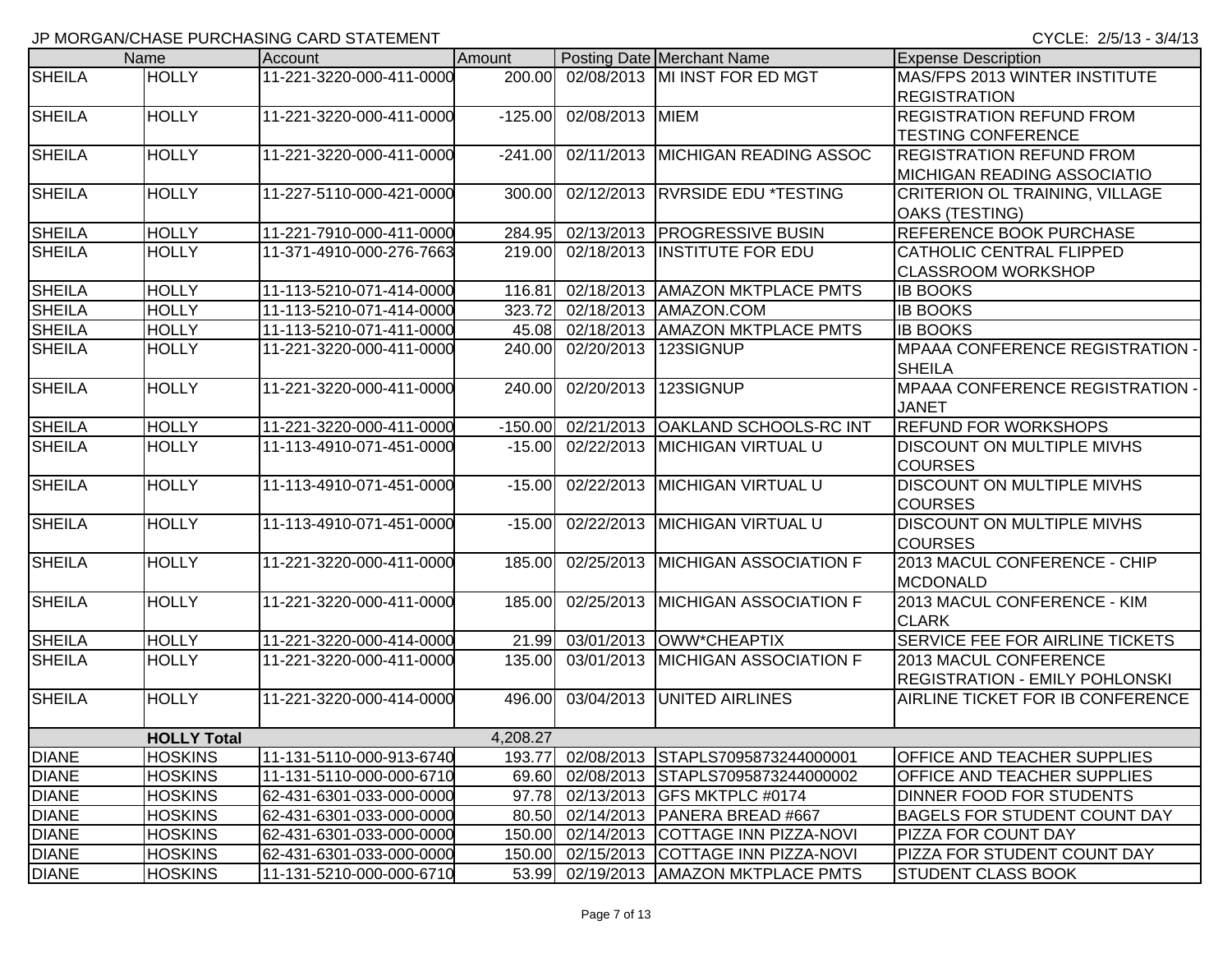CYCLE: 2/5/13 - 3/4/13

|                  | Name                   | Account                  | Amount   |                    | Posting Date Merchant Name                 | <b>Expense Description</b>         |
|------------------|------------------------|--------------------------|----------|--------------------|--------------------------------------------|------------------------------------|
| <b>DIANE</b>     | <b>HOSKINS</b>         | 11-131-5210-000-000-6710 | 42.93    |                    | 02/21/2013   AMAZON MKTPLACE PMTS          | <b>TEACHER WORKBOOK</b>            |
| <b>DIANE</b>     | <b>HOSKINS</b>         | 62-431-6301-033-000-0000 | 134.60   |                    | 02/27/2013 SAMSCLUB #6657                  | <b>FOOD FOR STUDENTS</b>           |
|                  | <b>HOSKINS Total</b>   |                          | 973.17   |                    |                                            |                                    |
| <b>ANDREA</b>    | <b>JACOBS</b>          | 62-431-6256-065-000-0000 | 118.44   |                    | 02/06/2013 MEIJER INC #109<br>Q01          | PURCHASES FOR COFFEE EXPRESS       |
|                  |                        |                          |          |                    |                                            | <b>BAKING ETC.</b>                 |
| <b>ANDREA</b>    | <b>JACOBS</b>          | 62-431-6256-065-000-0000 | 50.00    |                    | 02/15/2013 HUNGRY HOWIES 1014              | PURCHAES FOR VALENTINE PARTY       |
|                  | <b>JACOBS Total</b>    |                          | 168.44   |                    |                                            |                                    |
| <b>CHRISTINE</b> | <b>JARRELL</b>         | 11-311-5910-000-000-0000 | 23.11    |                    | 02/06/2013 MEIJER INC #122<br>Q01          | OFFICE SUPPLIES                    |
| <b>CHRISTINE</b> | <b>JARRELL</b>         | 11-321-3610-000-000-0000 | 35.00    | 02/21/2013 FOTOLIA |                                            | <b>PICTURE FOR COVER OF CE</b>     |
|                  |                        |                          |          |                    |                                            | <b>BROCHURE</b>                    |
| <b>CHRISTINE</b> | <b>JARRELL</b>         | 11-311-5910-000-000-0000 | 57.33    |                    | 03/04/2013 STAPLS7096864473000001          | <b>OFFICE SUPPLIES</b>             |
|                  | <b>JARRELL Total</b>   |                          | 115.44   |                    |                                            |                                    |
| <b>JOHN</b>      | <b>JUOPPERI</b>        | 11-261-5992-013-000-0000 | 19.06    |                    | 02/06/2013   PITTSBURGH PAINTS 9455        | <b>NW HALLWAY PAINT</b>            |
| <b>JOHN</b>      | <b>JUOPPERI</b>        | 11-261-5992-011-000-0000 |          |                    | 1,400.00 02/08/2013 ETNA SUPPLY CO - WIXOM | <b>VO WATER FOUNTAIN</b>           |
| <b>JOHN</b>      | <b>JUOPPERI</b>        | 11-261-5992-000-000-0000 | 1,120.00 |                    | 02/08/2013 REDFORD LOCK COMPANY            | SPLIT - MTCE STOCK MORTISE BODY    |
| <b>JOHN</b>      | <b>JUOPPERI</b>        | 11-261-5992-012-000-0000 | 560.00   |                    | 02/08/2013 REDFORD LOCK COMPANY            | <b>SPLIT - OH MORTISE BODY</b>     |
| <b>JOHN</b>      | <b>JUOPPERI</b>        | 11-261-5992-071-000-0000 | 158.95   |                    | 02/08/2013 REDFORD LOCK COMPANY            | <b>SPLIT - HS WEATHERSTRIPING</b>  |
| <b>JOHN</b>      | <b>JUOPPERI</b>        | 11-261-5992-060-000-0000 | 23.84    |                    | 02/12/2013 SHERWIN WILLIAMS #1197          | <b>ITC COLOR SAMPLE</b>            |
| <b>JOHN</b>      | <b>JUOPPERI</b>        | 11-261-5992-011-000-0000 | 11.00    |                    | 02/15/2013 THE HOME DEPOT 2737             | <b>VO WATER FOUNTAINS</b>          |
| <b>JOHN</b>      | <b>JUOPPERI</b>        | 11-261-5992-010-000-0000 | 8.98     |                    | 02/18/2013 THE HOME DEPOT 2737             | <b>TRANS BUS WASH</b>              |
| <b>JOHN</b>      | <b>JUOPPERI</b>        | 11-261-5992-000-000-0000 | 490.34   |                    | 02/22/2013 LAWSON PRODUCTS                 | <b>MTCE SUPPLIES</b>               |
| <b>JOHN</b>      | <b>JUOPPERI</b>        | 11-261-5992-065-000-0000 | 19.14    |                    | 03/04/2013  THE HOME DEPOT 2737            | <b>MS RAIL</b>                     |
|                  | <b>JUOPPERI Total</b>  |                          | 3,811.31 |                    |                                            |                                    |
| <b>PATRICIA</b>  | KORTLANDT              | 11-241-5990-011-000-0000 | 618.26   |                    | 02/07/2013 BAUDVILLE INC.                  | <b>STAFF APPRECIATION</b>          |
| <b>PATRICIA</b>  | KORTLANDT              | 11-111-5110-011-060-0000 | 391.60   |                    | 02/18/2013 SCHOLASTIC INC. KEY 6           | <b>BOOKS FOR CLASS OF 2026</b>     |
|                  |                        |                          |          |                    |                                            | (INCOMING KINDERGARTEN)            |
|                  | <b>KORTLANDT Total</b> |                          | 1,009.86 |                    |                                            |                                    |
| <b>MARGARET</b>  | <b>LAINE</b>           | 62-431-6174-071-000-0000 | 65.16    |                    | 02/11/2013 PANERA BREAD #667               | <b>ACT MATERIALS FOR FEBRUARY</b>  |
|                  |                        |                          |          |                    |                                            | <b>TESTING</b>                     |
| <b>MARGARET</b>  | <b>LAINE</b>           | 62-431-6174-071-000-0000 | 10.15    |                    | 02/28/2013 OFFICE MAX                      | <b>ACT/MME MATERIALS</b>           |
|                  | <b>LAINE Total</b>     |                          | 75.31    |                    |                                            |                                    |
| <b>ELIZABETH</b> | <b>LAMBERT</b>         | 11-261-4910-065-000-0000 | 1,745.00 |                    | 02/05/2013 COMMERICAL GLASS,               | <b>MS MC &amp; HALLWAYS WINDOW</b> |
|                  |                        |                          |          |                    |                                            | SEALING, BLINDS IN WINDOWS.        |
| ELIZABETH        | <b>LAMBERT</b>         | 11-261-4910-071-000-0000 | 30.00    |                    | 02/06/2013 ERADICO SERVICES INC            | SPLIT - HS SERVICE                 |
| ELIZABETH        | LAMBERT                | 11-261-4910-013-000-0000 |          |                    | 25.00 02/06/2013 ERADICO SERVICES INC      | SPLIT - NW SERVICE                 |
| <b>ELIZABETH</b> | LAMBERT                | 11-261-4910-055-000-0000 | 25.00    |                    | 02/06/2013 ERADICO SERVICES INC            | SPLIT - NM5 SERVICE                |
| <b>ELIZABETH</b> | <b>LAMBERT</b>         | 11-261-4910-011-000-0000 | 25.00    |                    | 02/06/2013 ERADICO SERVICES INC            | <b>SPLIT - VO SERVICE</b>          |
| <b>ELIZABETH</b> | LAMBERT                | 11-261-4910-012-000-0000 | 25.00    |                    | 02/06/2013 ERADICO SERVICES INC            | SPLIT - OH SERVICE                 |
| <b>ELIZABETH</b> | <b>LAMBERT</b>         | 11-261-4910-014-000-0000 | 25.00    |                    | 02/06/2013 ERADICO SERVICES INC            | <b>SPLIT - PV SERVICE</b>          |
| <b>ELIZABETH</b> | <b>LAMBERT</b>         | 11-261-4910-065-000-0000 | 34.00    |                    | 02/06/2013 ERADICO SERVICES INC            | <b>SPLIT - MS SERVICE</b>          |
| <b>ELIZABETH</b> | LAMBERT                | 11-261-4910-055-000-0000 | 25.00    |                    | 02/06/2013 ERADICO SERVICES INC            | SPLIT - NM6 SERVICE                |
| <b>ELIZABETH</b> | <b>LAMBERT</b>         | 11-261-4910-015-000-0000 |          |                    | 25.00 02/06/2013 ERADICO SERVICES INC      | <b>SPLIT - DF SERVICE</b>          |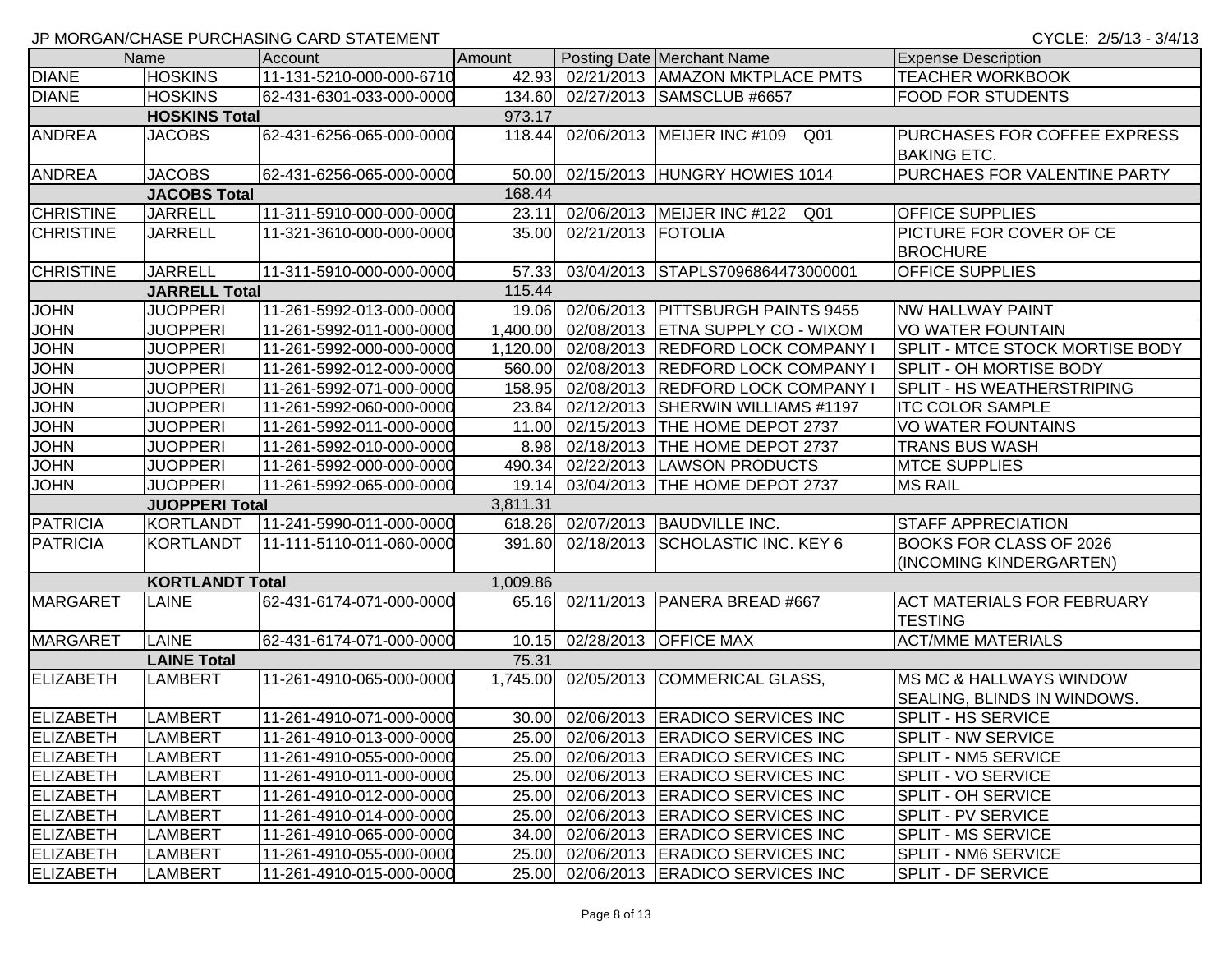|                         | Name                 | Account                  | Amount    |                       | Posting Date Merchant Name          | <b>Expense Description</b>          |
|-------------------------|----------------------|--------------------------|-----------|-----------------------|-------------------------------------|-------------------------------------|
| <b>ELIZABETH</b>        | <b>LAMBERT</b>       | 11-261-4910-001-000-0000 | 40.00     |                       | 02/06/2013 ERADICO SERVICES INC     | <b>SPLIT - ESB SERVICE</b>          |
| <b>ELIZABETH</b>        | <b>LAMBERT</b>       | 11-261-4910-071-000-0000 | 149.56    |                       | 02/08/2013 AQUATIC SOURCE, LLC      | SPLIT-HS POOL STENNER CHECK         |
|                         |                      |                          |           |                       |                                     | <b>VALVE</b>                        |
| <b>ELIZABETH</b>        | <b>LAMBERT</b>       | 11-261-5992-071-000-0000 | 200.00    |                       | 02/08/2013 AQUATIC SOURCE, LLC      | SPLIT - HS POOL CHLORINE            |
| ELIZABETH               | <b>LAMBERT</b>       | 11-261-4910-071-000-0000 | 1,429.92  |                       | 02/08/2013 CUMMINS BRIDGEWAY-1      | <b>SPLIT - HS GENERATOR SERVICE</b> |
|                         |                      |                          |           |                       |                                     | PO#20646                            |
| <b>ELIZABETH</b>        | LAMBERT              | 11-261-4910-065-000-0000 | 1,272.96  |                       | 02/08/2013 CUMMINS BRIDGEWAY-1      | SPLIT - MS GENERATOR SERVICE        |
|                         |                      |                          |           |                       |                                     | PO#20646                            |
| <b>ELIZABETH</b>        | <b>LAMBERT</b>       | 11-261-4910-013-000-0000 | 1,272.96  |                       | 02/08/2013 CUMMINS BRIDGEWAY-1      | SPLIT - NW GENERATOR SERVICE        |
|                         |                      |                          |           |                       |                                     | PO#20646                            |
| <b>ELIZABETH</b>        | <b>LAMBERT</b>       | 11-261-4910-055-000-0000 | 210.00    |                       | 02/08/2013   URBANS PARTITION       | NM RM 508-504 PARTITION             |
| <b>ELIZABETH</b>        | <b>LAMBERT</b>       | 11-261-4910-071-000-0000 | 100.00    |                       | 02/11/2013 GREENS OF ROCHESTER IN   | <b>HS KILN REPAIR</b>               |
| <b>ELIZABETH</b>        | <b>LAMBERT</b>       | 11-261-5992-071-000-0000 | 128.86    | 02/14/2013 NUCO2      |                                     | HS CO2 FOR POOL                     |
| <b>ELIZABETH</b>        | <b>LAMBERT</b>       | 11-261-5730-000-000-0000 | 257.60    |                       | 02/14/2013 CUMMINS BRIDGEWAY-6      | <b>MTCE GREEN DUMP</b>              |
| <b>ELIZABETH</b>        | <b>LAMBERT</b>       | 11-261-5730-000-000-0000 | 163.26    |                       | 02/14/2013 BRIGHTON FORD INC        | SPLIT - MTCE SAMMY'S VAN            |
| <b>ELIZABETH</b>        | <b>LAMBERT</b>       | 11-261-5730-000-000-0000 | 536.96    |                       | 02/14/2013 BRIGHTON FORD INC        | SPLIT - MTCE PICKUP #24             |
| <b>ELIZABETH</b>        | <b>LAMBERT</b>       | 11-261-5992-000-000-0000 | 76.94     |                       | 02/14/2013 AIRGASS NORTH            | <b>MTCE WELDING</b>                 |
| <b>ELIZABETH</b>        | <b>LAMBERT</b>       | 11-261-4910-010-000-0000 | 919.44    |                       | 02/14/2013 ALLIED INC               | TRANS LIFT #1                       |
| <b>ELIZABETH</b>        | <b>LAMBERT</b>       | 11-261-4910-071-000-0000 | 386.58    | 02/15/2013 KONE INC.  |                                     | HS ELEVATOR MTCE 2/01/2013 TO       |
|                         |                      |                          |           |                       |                                     | 7/31/2013                           |
| <b>ELIZABETH</b>        | <b>LAMBERT</b>       | 11-261-5710-000-000-0000 | 814.68    |                       | 02/18/2013 NORTHWEST ENERG-BRIGHT   | <b>IMTCE BOSCO PROPANE</b>          |
| <b>ELIZABETH</b>        | <b>LAMBERT</b>       | 11-261-5710-000-000-0000 | 1,166.99  | 02/18/2013 ATLAS OIL  |                                     | <b>MTCE FUEL</b>                    |
| <b>ELIZABETH</b>        | <b>LAMBERT</b>       | 11-266-4934-000-000-0000 | 943.74    |                       | 02/21/2013   PROTECTION ONE ALARM   | <b>DISTRICT SECURITY ALARMS</b>     |
| <b>ELIZABETH</b>        | <b>LAMBERT</b>       | 11-266-4934-000-000-0000 | 10.00     |                       | 02/21/2013   PROTECTION ONE ALARM   | <b>ESB SECURITY ALARM</b>           |
| <b>ELIZABETH</b>        | <b>LAMBERT</b>       | 11-261-5730-000-000-0000 | 819.64    |                       | 02/22/2013   NOVI AUTO PARTS AND HA | MTCE REPAIRS FOR VANS #11 & 20      |
| <b>ELIZABETH</b>        | <b>LAMBERT</b>       | 11-261-4910-000-000-0000 | 260.00    |                       | 02/27/2013 800 4 BLINDS             | NM5, VO BLINDS                      |
| <b>ELIZABETH</b>        | <b>LAMBERT</b>       | 11-261-3840-000-000-0000 | 3,518.50  | 02/28/2013   WM EZPAY |                                     | <b>DISTRICT WASTE MANAGEMENT</b>    |
| <b>ELIZABETH</b>        | <b>LAMBERT</b>       | 11-261-5710-000-000-0000 | 1,155.80  | 03/04/2013 ATLAS OIL  |                                     | <b>MTCE FUEL</b>                    |
|                         | <b>LAMBERT Total</b> |                          | 17,818.39 |                       |                                     |                                     |
| <b>CHRISTOPHERLANEY</b> |                      | 62-431-6247-065-000-0000 | 319.03    |                       | 02/08/2013 PITSCO INC               | <b>PARTS</b>                        |
| <b>CHRISTOPHERLANEY</b> |                      | 62-431-6247-065-000-0000 | 107.73    |                       | 02/18/2013 THE HOME DEPOT 2710      | <b>SUPPLIES</b>                     |
| <b>CHRISTOPHERLANEY</b> |                      | 62-431-6247-065-000-0000 | 120.56    |                       | 02/26/2013  THE HOME DEPOT 2710     | <b>SUPPLIES</b>                     |
|                         | <b>LANEY Total</b>   |                          | 547.32    |                       |                                     |                                     |
| <b>BONNIE</b>           | LOBERT               | 11-283-3220-000-000-0000 | 400.00    |                       | 03/04/2013 EXPERIENCE CAREER FAIR   | <b>EMU-TEACHER JOB FAIR</b>         |
|                         | <b>LOBERT Total</b>  |                          | 400.00    |                       |                                     |                                     |
| <b>SAMMY</b>            | <b>LOVIN</b>         | 11-261-5992-071-000-0000 | 3,784.02  |                       | 02/14/2013 WW GRAINGER              | <b>HS AHU BELTS</b>                 |
| <b>SAMMY</b>            | LOVIN                | 11-261-5992-071-000-0000 | 521.70    |                       | 02/22/2013 COCHRANE SUPPLY & ENGI   | <b>HS RM 124 HEAT VALVE</b>         |
| <b>SAMMY</b>            | LOVIN                | 11-261-5992-065-000-0000 | 2,115.84  |                       | 02/25/2013 COCHRANE SUPPLY & ENGI   | <b>MS HW CIRC PUMP</b>              |
| <b>SAMMY</b>            | LOVIN                | 11-261-5992-065-000-0000 | 75.92     |                       | 02/25/2013  THE MACOMB GROUP        | <b>MS BOILER</b>                    |
| <b>SAMMY</b>            | LOVIN                | 11-261-5992-065-000-0000 | 260.35    |                       | 02/25/2013 THE MACOMB GROUP         | <b>MS BOILER</b>                    |
| <b>SAMMY</b>            | LOVIN                | 11-261-5992-065-000-0000 | 6.01      |                       | 02/26/2013 CITY ELECTRIC SUPPLY     | <b>MS HW CIRC PUMP</b>              |
| <b>SAMMY</b>            | <b>LOVIN</b>         | 11-261-5992-071-000-0000 | 192.12    |                       | 02/27/2013 WW GRAINGER              | <b>HS BELTS</b>                     |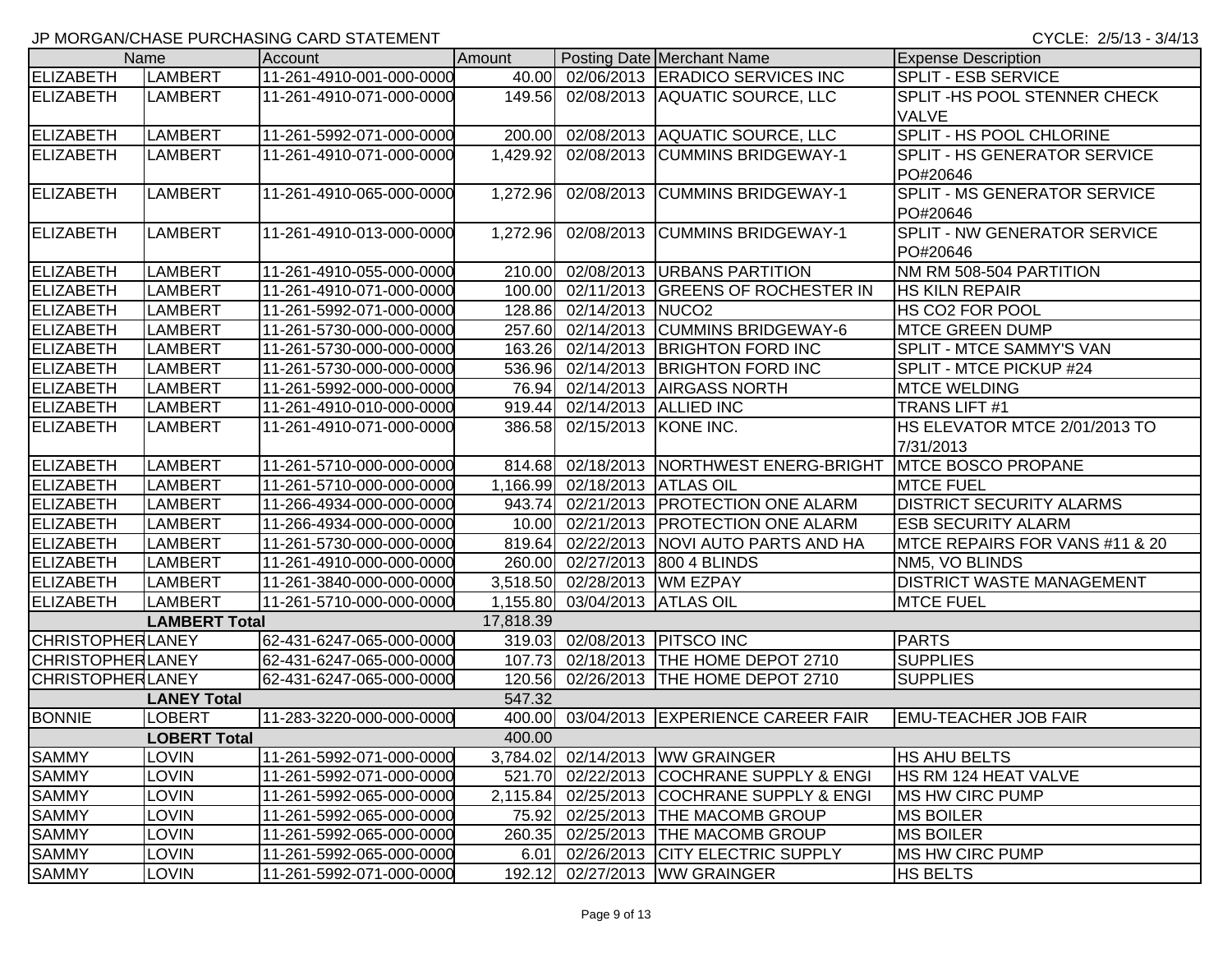|                 |                       | JP MORGAN/CHASE PURCHASING CARD STATEMENT |          |                             |                                          | CYCLE: 2/5/13 - 3/4/13                                         |
|-----------------|-----------------------|-------------------------------------------|----------|-----------------------------|------------------------------------------|----------------------------------------------------------------|
|                 | Name                  | Account                                   | Amount   |                             | <b>Posting Date Merchant Name</b>        | <b>Expense Description</b>                                     |
| <b>SAMMY</b>    | <b>LOVIN</b>          | 11-261-5992-071-000-0000                  | 128.08   |                             | 02/27/2013 WW GRAINGER                   | <b>HS BELTS</b>                                                |
| <b>SAMMY</b>    | LOVIN                 | 11-261-5992-065-000-0000                  | 162.10   | 02/27/2013                  | <b>WW GRAINGER</b>                       | MS HW HEATING SYSTEM LEAK 100                                  |
|                 |                       |                                           |          |                             |                                          | <b>HALLWAY</b>                                                 |
| <b>SAMMY</b>    | <b>LOVIN</b>          | 11-261-5992-065-000-0000                  | 90.14    |                             | 03/04/2013 APPLIANCE PARTS COMPAN        | <b>MS WASHER</b>                                               |
|                 | <b>LOVIN Total</b>    |                                           | 7,336.28 |                             |                                          |                                                                |
| <b>CORINA</b>   | LUDWIG                | 11-112-5110-065-041-0000                  |          |                             | 841.46 02/08/2013 HAAN CRAFTS            | <b>SEWING SUPPLIES</b>                                         |
| <b>CORINA</b>   | <b>LUDWIG</b>         | 11-112-5110-065-041-0000                  | 49.30    |                             | 02/14/2013 HAAN CRAFTS                   | <b>SUPPLIES</b>                                                |
| <b>CORINA</b>   | <b>LUDWIG</b>         | 11-112-5110-065-041-0000                  |          |                             | 19.85 02/27/2013 HAAN CRAFTS             | <b>SUPPLIES</b>                                                |
|                 | <b>LUDWIG Total</b>   |                                           | 910.61   |                             |                                          |                                                                |
| <b>STEVEN</b>   | <b>MATTHEWS</b>       | 11-232-3220-000-000-0000                  | 984.42   | 02/25/2013                  | MARRIOTT                                 | AASA CONFERENCE HOTEL EXPENSE                                  |
| <b>STEVEN</b>   | <b>MATTHEWS</b>       | 11-232-7910-000-000-0000                  | 62.06    | 02/25/2013                  | <b>AMERICAN ASSOC OF SCHO</b>            | TWO BOOKS PURCHASED AT AASA ON<br><b>SCHOOL IMPROVEMENT</b>    |
| <b>STEVEN</b>   | <b>MATTHEWS</b>       | 11-232-3220-000-000-0000                  | 60.00    | 02/25/2013                  | <b>INDEPENDENT TAXI OWNER</b>            | <b>TRANSPORTATION FROM LAX TO</b><br><b>HOTEL</b>              |
| <b>STEVEN</b>   | <b>MATTHEWS</b>       | 11-232-3220-000-000-0000                  | 40.00    | 02/25/2013                  | <b>METRO AIRPORT PARKING</b>             | PARKING AT DETROIT METRO FOR<br><b>AASA</b>                    |
| <b>STEVEN</b>   | <b>MATTHEWS</b>       | 11-232-3220-000-000-0000                  | 60.00    |                             | 02/27/2013 UNITED INDEPENDENT TAX        | TRANSPORTATION BACK TO LAX                                     |
|                 | <b>MATTHEWS Total</b> |                                           | 1,206.48 |                             |                                          |                                                                |
| <b>HEATHER</b>  | <b>MCKAIG</b>         | 11-113-5110-071-092-0000                  | 63.08    |                             | 02/07/2013 AMAZON MKTPLACE PMTS          | <b>REPLACEMENT BATTERY -</b><br>CONTINUOUS POWER SUPPLY IN RAD |
| <b>HEATHER</b>  | <b>MCKAIG</b>         | 11-113-4910-071-026-0000                  | 15.97    | 02/08/2013 STAPLES          | 00115659                                 | <b>PROGRAM SUPPLIES - ONE ACT</b>                              |
| <b>HEATHER</b>  | <b>MCKAIG</b>         | 62-431-6194-071-000-0000                  | 13.99    | 02/08/2013 STAPLES          | 00115659                                 | FILE HOLDER - WOVI FCC FILE                                    |
| <b>HEATHER</b>  | <b>MCKAIG</b>         | 11-113-4910-071-026-0000                  | 23.90    |                             | 02/11/2013   NOVI FEED & SUPPLY          | WARDROBE BOXES - MIFA ONE ACT                                  |
| <b>HEATHER</b>  | <b>MCKAIG</b>         | 11-113-4910-071-026-0000                  | 19.98    | 02/11/2013                  | <b>TARGET</b><br>00009225                | STORAGE TUBS - MIFA ONE ACT                                    |
| <b>HEATHER</b>  | <b>MCKAIG</b>         | 11-113-4910-071-026-0000                  | 20.12    | 02/11/2013                  | SUNOCO 0444934400                        | GAS FOR TRUCK - MIFA ONE ACT<br><b>REGIONAL</b>                |
| <b>HEATHER</b>  | <b>MCKAIG</b>         | 11-113-4910-071-026-0000                  | 139.60   | 02/12/2013                  | U-HAULNOVI FEED & SUPP                   | TRUCK - MIFA ONE ACT REGIONAL                                  |
| <b>HEATHER</b>  | <b>MCKAIG</b>         | 11-113-4910-071-026-0000                  | $-47.02$ | 02/12/2013                  | <b>IU-HAULNOVI FEED &amp; SUPP</b>       | TRUCK - MIFA ONE ACT REGIONALS                                 |
| <b>HEATHER</b>  | <b>MCKAIG</b>         | 62-431-6194-071-000-0000                  | 9.77     | 02/18/2013                  | MEIJER INC #046 Q01                      | <b>MAILING SUPPLIES - MIPA</b><br><b>SUBMISSION</b>            |
| <b>HEATHER</b>  | <b>MCKAIG</b>         | 62-431-6169-071-000-0000                  |          | 141.85 02/22/2013           | SAMUEL FRENCH INC.                       | <b>SCRIPTS - MUSICAL</b>                                       |
|                 | <b>MCKAIG Total</b>   |                                           | 401.24   |                             |                                          |                                                                |
| <b>JENNIFER</b> | <b>MICHOS</b>         | 62-431-6275-014-000-0000                  |          |                             | 44.49 02/15/2013 PANERA BREAD #1153      | IN SERVICE TREATS                                              |
| <b>JENNIFER</b> | <b>MICHOS</b>         | 62-431-6275-014-000-0000                  | 21.19    | 03/04/2013                  | <b>BED BATH &amp; BEYOND #234</b>        | <b>FRAMES FOR THE OFFICE</b><br><b>CERTIFICATES</b>            |
| <b>JENNIFER</b> | <b>MICHOS</b>         | 62-431-6275-014-000-0000                  | 75.57    |                             | 03/04/2013 OLGA'S KITCHEN - 6            | PRINCIPAL MEETING LUNCH                                        |
|                 | <b>MICHOS Total</b>   |                                           | 141.25   |                             |                                          |                                                                |
| <b>HELEN</b>    | <b>MILLER</b>         | 11-241-3220-071-000-0000                  |          | 518.00 02/05/2013 SQ *MASSP |                                          | <b>IMASSP CONFERENCE FOR BAKER &amp;</b><br><b>CARTER</b>      |
| <b>HELEN</b>    | <b>MILLER</b>         | 11-113-3220-071-000-0000                  |          |                             | 190.00 02/05/2013 ACT CONFERENCE REGSTR. | <b>ACT CONFERENCE FOR ULTCH</b>                                |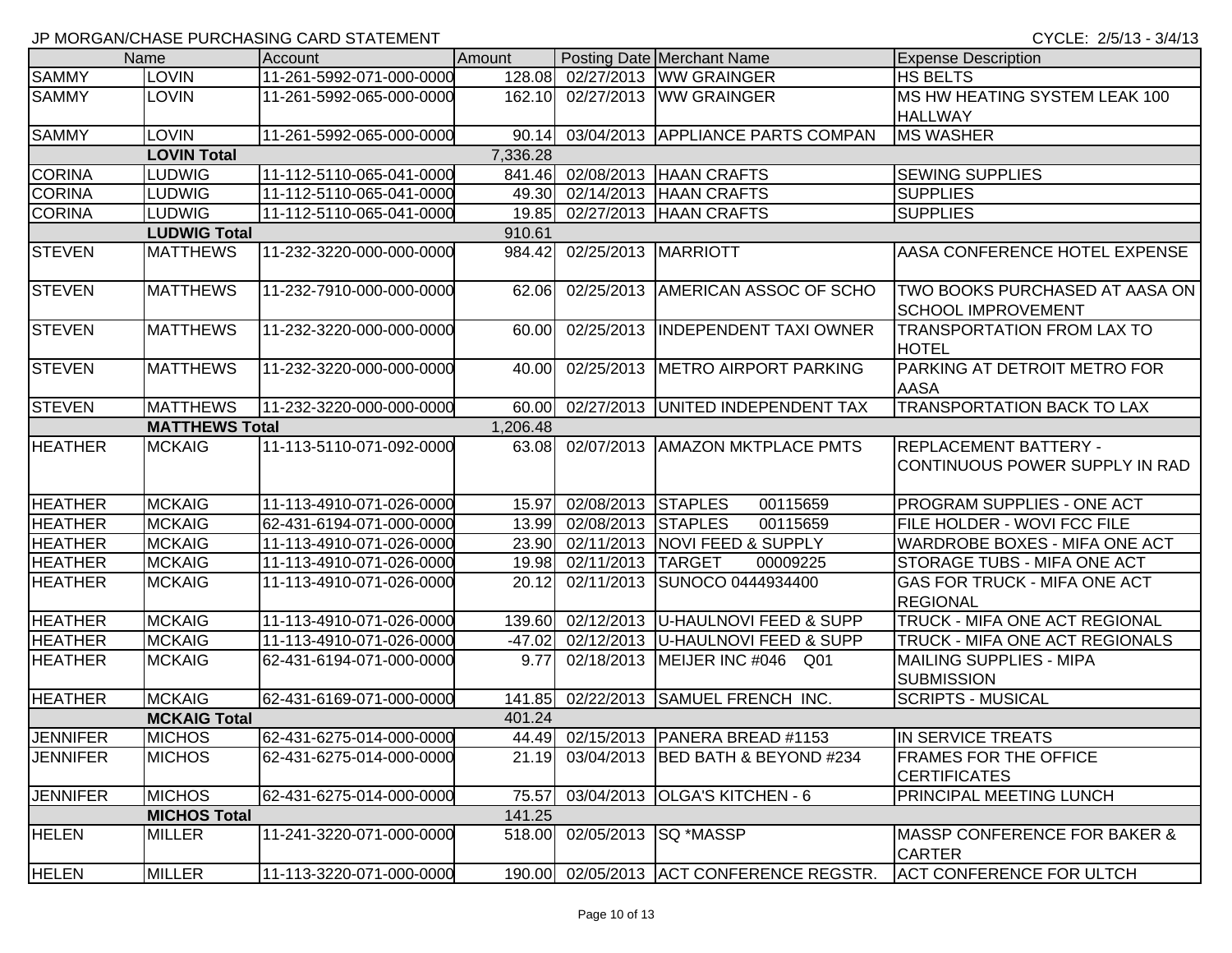|               | Name                  | Account                  | Amount    |                    | Posting Date Merchant Name              | <b>Expense Description</b>           |
|---------------|-----------------------|--------------------------|-----------|--------------------|-----------------------------------------|--------------------------------------|
| <b>HELEN</b>  | <b>MILLER</b>         | 11-241-3220-071-000-0000 | 292.12    |                    | 02/06/2013 AMWAY GRAND PLAZA HOTE       | <b>LODGING FOR MASSP BAKER</b>       |
| <b>HELEN</b>  | <b>MILLER</b>         | 11-241-3220-071-000-0000 | 146.06    |                    | 02/06/2013 AMWAY GRAND PLAZA HOTE       | <b>LODGING FOR MASSP CARTER</b>      |
| <b>HELEN</b>  | <b>MILLER</b>         | 62-431-6275-071-000-0000 | 23.45     |                    | 02/06/2013 MEIJER INC #122 Q01          | <b>REFRESHMENTS STAFF MTGS</b>       |
| <b>HELEN</b>  | <b>MILLER</b>         | 11-241-3220-071-000-0000 | $-130.06$ |                    | 02/07/2013 AMWAY GRAND PLAZA HOTE       | <b>LODGING CREDIT MASSP BAKER</b>    |
| <b>HELEN</b>  | <b>MILLER</b>         | 11-113-5110-071-020-0000 | 191.57    |                    | 02/07/2013   DMI* DELL K-12 PTR         | <b>TONER</b>                         |
| <b>HELEN</b>  | <b>MILLER</b>         | 62-431-6186-071-000-0000 | 150.00    |                    | 02/14/2013 CONTINENTAL CHARTERS L       | <b>ST. COUNCIL TRANSPORTATION</b>    |
| <b>HELEN</b>  | <b>MILLER</b>         | 62-431-6176-071-000-0000 | 24.25     |                    | 02/20/2013   NIGHT-GEAR, INC.           | <b>SAFETY EQUIPMENT/APPAREL FOR</b>  |
|               |                       |                          |           |                    |                                         | <b>PARKING LOT ATTENDANTS</b>        |
| <b>HELEN</b>  | <b>MILLER</b>         | 62-431-6176-071-000-0000 | 16.85     |                    | 02/20/2013 NIGHT-GEAR, INC.             | SAFETY EQUIPMENT/APPAREL FOR         |
|               |                       |                          |           |                    |                                         | <b>PARKING LOT ATTENDANTS</b>        |
| <b>HELEN</b>  | <b>MILLER</b>         | 62-431-6176-071-000-0000 | 33.25     |                    | 02/20/2013 NIGHT-GEAR, INC.             | SAFETY EQUIPMENT/APPAREL FOR         |
|               |                       |                          |           |                    |                                         | <b>PARKING LOT ATTENDANTS</b>        |
| <b>HELEN</b>  | <b>MILLER</b>         | 62-431-6174-071-000-0000 | 17.52     |                    | 02/26/2013 MEIJER INC #122<br>Q01       | <b>FACIAL TISSUE FOR MME TESTING</b> |
| <b>HELEN</b>  | <b>MILLER</b>         | 62-431-6186-071-000-0000 | 3,200.00  |                    | 02/26/2013   SQ * MASSP                 | <b>MASC/MAHS ST. COUNCIL</b>         |
|               |                       |                          |           |                    |                                         | <b>CONFERENCE</b>                    |
| <b>HELEN</b>  | <b>MILLER</b>         | 11-113-5110-071-020-0000 | 41.46     |                    | 02/27/2013 THE UPS STORE 0582           | POSTAGE FOR ELMO RETURN FOR          |
|               |                       |                          |           |                    |                                         | <b>REPAIR</b>                        |
| <b>HELEN</b>  | <b>MILLER</b>         | 62-431-6275-071-000-0000 | 42.00     | 02/28/2013 TARGET  | 00014654                                | <b>REFRESHMENTS FOR STAFF MTGS</b>   |
| <b>HELEN</b>  | <b>MILLER</b>         | 62-431-6275-071-000-0000 | 224.94    |                    | 02/28/2013 JOANN ETC #1933              | <b>POSTER FRAMES</b>                 |
| <b>HELEN</b>  | <b>MILLER</b>         | 11-113-7410-071-000-0000 | 25.00     |                    | 03/01/2013 SCIENCE AND ENGINEERIN       | <b>REGISTRATION FEE FOR SCIENCE</b>  |
|               |                       |                          |           |                    |                                         | FAIR                                 |
|               | <b>MILLER Total</b>   |                          | 5,006.41  |                    |                                         |                                      |
| <b>DONALD</b> | <b>MITCHELL</b>       | 62-431-6191-071-000-0000 | 37.99     | 02/08/2013 STAPLES | 00115659                                | USB CABLE FOR BOE VIDEO SYSTEM       |
|               |                       |                          |           |                    |                                         |                                      |
| <b>DONALD</b> | <b>MITCHELL</b>       | 62-431-6191-071-000-0000 | 109.42    | 02/25/2013         | THE HOME DEPOT 2737                     | PADLOCKS, EYEBOLTS, AND              |
|               |                       |                          |           |                    |                                         | <b>CRESCENT WRENCHES</b>             |
| <b>DONALD</b> | <b>MITCHELL</b>       | 11-113-5110-071-047-0000 | 340.00    |                    | 02/25/2013  TOBINS LAKE SALES           | SPLIT - DANCE 11-113-5110-071-047    |
| <b>DONALD</b> | <b>MITCHELL</b>       | 62-431-6191-071-000-0000 | 430.00    |                    | 02/25/2013  TOBINS LAKE SALES           | SPLIT - AUDITORIUM ACCOUNT 191       |
|               | <b>MITCHELL Total</b> |                          | 917.41    |                    |                                         |                                      |
| <b>GAIL</b>   | <b>OCONNOR</b>        | 11-118-5110-000-952-0000 | 30.62     |                    | 02/08/2013 STAPLS7095885165000001       | <b>TEACH TEST SUPPLIES</b>           |
| <b>GAIL</b>   | <b>OCONNOR</b>        | 11-118-5110-000-952-0000 | 30.86     |                    | 02/08/2013 STAPLS7095885165000002       | <b>TEACH TEST SUPPPLIES</b>          |
| <b>GAIL</b>   | <b>OCONNOR</b>        | 11-118-5110-000-952-0000 | 68.82     |                    | 02/08/2013 STAPLS7095885165000003       | <b>TEACH TESTING</b>                 |
| <b>GAIL</b>   | <b>OCONNOR</b>        | 11-118-5110-000-952-0000 | 74.59     | 02/20/2013 TARGET  | 00014654                                | <b>TEACH TESTING SUPPLIES</b>        |
| <b>GAIL</b>   | <b>OCONNOR</b>        | 11-351-5110-000-953-0000 | 620.89    |                    | 02/27/2013   KAPLAN EARLY LEARNING      | <b>CLASSROOM EQUIPMENT</b>           |
| <b>GAIL</b>   | <b>OCONNOR</b>        | 11-118-5110-000-952-0000 |           |                    | 61.59 02/28/2013 STAPLS7096527076000001 | <b>TEACHING SUPPLIES</b>             |
| <b>GAIL</b>   | <b>OCONNOR</b>        | 11-118-5110-000-952-0000 | 60.81     |                    | 02/28/2013 STAPLS7096527076000002       | <b>TEACHING SUPPLIES</b>             |
| <b>GAIL</b>   | <b>OCONNOR</b>        | 11-118-5110-000-952-0000 | 99.99     |                    | 02/28/2013 STAPLS7096641424000001       | <b>TEACHING SUPPPLIES</b>            |
| <b>GAIL</b>   | <b>OCONNOR</b>        | 11-118-5110-000-952-0000 | 26.85     |                    | 03/04/2013 STAPLS7096861656000004       | <b>TEACHING SUPPLIES</b>             |
| <b>GAIL</b>   | <b>OCONNOR</b>        | 11-118-5110-000-952-0000 | 158.33    |                    | 03/04/2013 STAPLS7096861656000003       | <b>TEACHING SUPPLIES</b>             |
| <b>GAIL</b>   | <b>OCONNOR</b>        | 11-118-5110-000-952-0000 | 75.87     |                    | 03/04/2013 STAPLS7096861656000002       | <b>TEACHING SUPPLIES</b>             |
| <b>GAIL</b>   | <b>OCONNOR</b>        | 11-118-5110-000-952-0000 | 83.99     |                    | 03/04/2013 STAPLS7096861656000001       | <b>TEACHING SUPPLIES</b>             |
|               | <b>OCONNOR Total</b>  |                          | 1,393.21  |                    |                                         |                                      |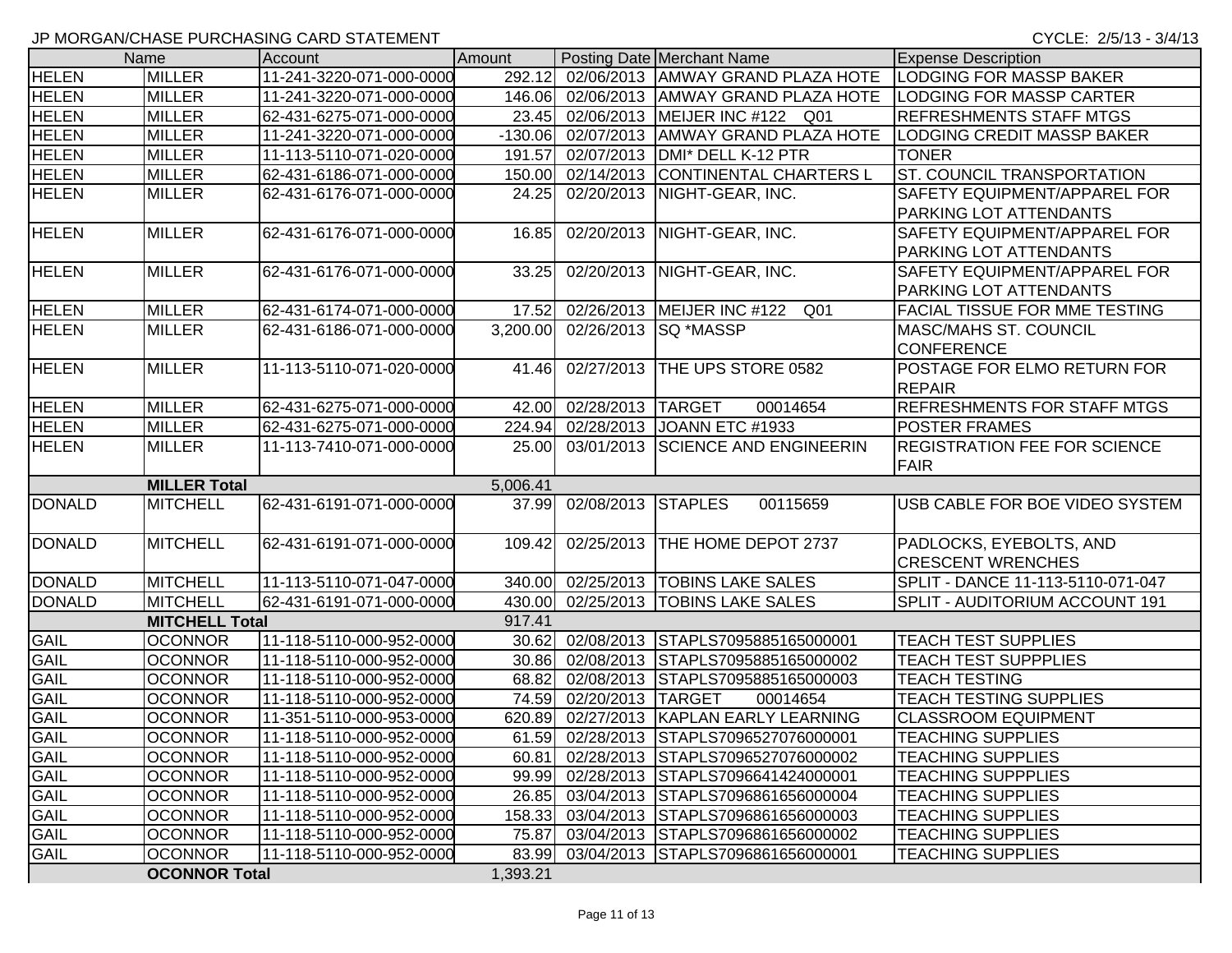|                       |                        | $\frac{1}{2}$ . Then they are the top the term to the control of the control control of the control of the control of the control of the control of the control of the control of the control of the control of the control of th |          |                         |                                          |                                     |
|-----------------------|------------------------|-----------------------------------------------------------------------------------------------------------------------------------------------------------------------------------------------------------------------------------|----------|-------------------------|------------------------------------------|-------------------------------------|
|                       | Name                   | Account                                                                                                                                                                                                                           | Amount   |                         | Posting Date Merchant Name               | <b>Expense Description</b>          |
| KIMBERLY              | <b>OSMONSON</b>        | 11-112-5110-065-065-0000                                                                                                                                                                                                          | 70.69    |                         | 02/07/2013 MEIJER INC #032 Q01           | MISC. 8TH GRADE SCIENCE LAB         |
|                       |                        |                                                                                                                                                                                                                                   |          |                         |                                          | <b>GROCERY SUPPLIES</b>             |
| KIMBERLY              | <b>OSMONSON</b>        | 11-112-5110-065-065-0000                                                                                                                                                                                                          |          |                         | 31.78 02/21/2013 FLINN SCIENTIFIC, I     | 8TH GRADE SCIENCE MISC. LAB         |
|                       |                        |                                                                                                                                                                                                                                   |          |                         |                                          | <b>SUPPLIES &amp; CHEMICALS</b>     |
| <b>OSMONSON Total</b> |                        |                                                                                                                                                                                                                                   | 102.47   |                         |                                          |                                     |
| <b>JUDY</b>           | <b>PAHL</b>            | 11-351-3220-000-953-0000                                                                                                                                                                                                          |          |                         | 330.00 02/25/2013 APPELBAUM TRAINING INS | <b>STAFF TRAINING</b>               |
|                       | <b>PAHL Total</b>      |                                                                                                                                                                                                                                   | 330.00   |                         |                                          |                                     |
| <b>PAMELA</b>         | <b>QUITIQUIT</b>       | 62-431-6275-012-000-0000                                                                                                                                                                                                          | 550.00   |                         | 02/06/2013   FCC*FRANKLINCVYSEMINAR      | <b>LEADER IN ME SEMINAR</b>         |
| <b>PAMELA</b>         | QUITIQUIT              | 62-431-6275-012-000-0000                                                                                                                                                                                                          | 1,993.25 |                         | 03/04/2013 STAPLS7095870251000001        | DRY ERASE BOARDS FOR                |
|                       |                        |                                                                                                                                                                                                                                   |          |                         |                                          | <b>CONFERENCE ROOM</b>              |
|                       | <b>QUITIQUIT Total</b> |                                                                                                                                                                                                                                   | 2,543.25 |                         |                                          |                                     |
| <b>MICHELLE</b>       | <b>RAIS</b>            | 11-113-5110-071-052-0000                                                                                                                                                                                                          |          |                         | 312.99 02/19/2013 J W PEPPER             | MUSIC FOR SPRING CONCERT AND        |
|                       |                        |                                                                                                                                                                                                                                   |          |                         |                                          | <b>FUTURE STRING ACTIVITY</b>       |
|                       | <b>RAIS Total</b>      |                                                                                                                                                                                                                                   | 312.99   |                         |                                          |                                     |
| <b>SANDRA</b>         | <b>RODRIGUEZ</b>       | 11-111-5110-013-025-0000                                                                                                                                                                                                          | 112.85   |                         | 02/21/2013 SSI*SCHOOL SPECIALTY          | ART SUPPLIES (2 SETS OF MARKERS)    |
|                       |                        |                                                                                                                                                                                                                                   |          |                         |                                          | AND INK TONER FOR 2                 |
| <b>SANDRA</b>         | <b>RODRIGUEZ</b>       | 11-111-5110-013-025-0000                                                                                                                                                                                                          | 102.22   |                         | 03/01/2013 SSI*SCHOOL SPECIALTY          | 2 SCHOOL ESELS                      |
|                       | <b>RODRIGUEZ Total</b> |                                                                                                                                                                                                                                   | 215.07   |                         |                                          |                                     |
| <b>STEPHANIE</b>      | <b>SCHRINER</b>        | 62-431-6770-065-000-0000                                                                                                                                                                                                          |          |                         | 62.78 02/11/2013 KROGER #442             | FOOD FOR TEACH SESSION              |
|                       | <b>SCHRINER Total</b>  |                                                                                                                                                                                                                                   | 62.78    |                         |                                          |                                     |
| <b>CLAIRE</b>         | <b>SCHURIG</b>         | 62-431-6122-071-000-0000                                                                                                                                                                                                          | 84.99    |                         | 02/22/2013 J W PEPPER                    | PURCHASE OF FULL SCORE FOR          |
|                       |                        |                                                                                                                                                                                                                                   |          |                         |                                          | MOZART CONCERT.                     |
|                       | <b>SCHURIG Total</b>   |                                                                                                                                                                                                                                   | 84.99    |                         |                                          |                                     |
| KATHLEEN              | <b>SHPAKOFF</b>        | 11-351-5110-000-953-0000                                                                                                                                                                                                          |          | 14.99 02/07/2013 TARGET | 00014654                                 | <b>TEACHING MATERIALS</b>           |
| KATHLEEN              | <b>SHPAKOFF</b>        | 11-351-5110-000-953-0000                                                                                                                                                                                                          | 8.61     |                         | 02/15/2013 KROGER #632                   | <b>TEACHING MATERIALS</b>           |
|                       | <b>SHPAKOFF Total</b>  |                                                                                                                                                                                                                                   | 23.60    |                         |                                          |                                     |
| <b>CAROL</b>          | <b>SPRYS</b>           | 62-431-6104-061-000-0000                                                                                                                                                                                                          | 16.98    |                         | 02/05/2013 MEIJER INC #122<br>Q01        | <b>COFFEE</b>                       |
| <b>CAROL</b>          | <b>SPRYS</b>           | 62-431-6104-061-000-0000                                                                                                                                                                                                          |          |                         | 129.18 02/07/2013 SAMSCLUB #6657         | <b>SUPPLIES FOR OFFICE</b>          |
| <b>CAROL</b>          | <b>SPRYS</b>           | 62-431-6104-061-000-0000                                                                                                                                                                                                          |          |                         | 101.95 02/25/2013 SAMSCLUB #6657         | SUPPLIES FOR OFFICE                 |
|                       | <b>SPRYS Total</b>     |                                                                                                                                                                                                                                   | 248.11   |                         |                                          |                                     |
| <b>ROBERT</b>         | <b>STEEH</b>           | 11-221-3220-000-913-3310                                                                                                                                                                                                          |          |                         | 269.00 02/05/2013 ACT*MAEPD/NHRD         | <b>ADULT EDUCATION CONFERENCE</b>   |
|                       | <b>STEEH Total</b>     |                                                                                                                                                                                                                                   | 269.00   |                         |                                          |                                     |
| <b>DONNA</b>          | <b>TINBERG</b>         | 11-226-5910-000-000-0000                                                                                                                                                                                                          | 59.47    | 02/14/2013 STAPLES      | 00115659                                 | <b>OFFICE SUPPLIES</b>              |
|                       | <b>TINBERG Total</b>   |                                                                                                                                                                                                                                   | 59.47    |                         |                                          |                                     |
| <b>CYNTHIA</b>        | <b>VALENTINE</b>       | 11-283-7910-000-000-0000                                                                                                                                                                                                          |          |                         | 24.06 02/07/2013 KROGER #632             | <b>DELI TRAY DURING INSPECTIONS</b> |
| <b>CYNTHIA</b>        | <b>VALENTINE</b>       | 11-271-3220-000-000-0000                                                                                                                                                                                                          |          |                         | 120.00 02/15/2013 OAKLAND SCHOOLS-RC INT | <b>WORKSHOP</b>                     |
| <b>CYNTHIA</b>        | <b>VALENTINE</b>       | 11-271-5730-000-000-0000                                                                                                                                                                                                          | 2,000.00 |                         | 02/21/2013 USEDRADIOCO                   | UPGRADE RADIOS TO FCC               |
|                       |                        |                                                                                                                                                                                                                                   |          |                         |                                          | <b>REGULATIONS</b>                  |
| <b>CYNTHIA</b>        | <b>VALENTINE</b>       | 11-271-3220-000-000-0000                                                                                                                                                                                                          | 80.00    | 02/27/2013 MSBO         |                                          | <b>CERTIFICATION CLASS</b>          |
| <b>CYNTHIA</b>        | <b>VALENTINE</b>       | 11-271-5730-000-000-0000                                                                                                                                                                                                          | 1,900.00 |                         | 02/28/2013 USEDRADIOCO                   | UPGRADE RADIOS TO FCC               |
|                       |                        |                                                                                                                                                                                                                                   |          |                         |                                          | <b>REGULATIONS</b>                  |